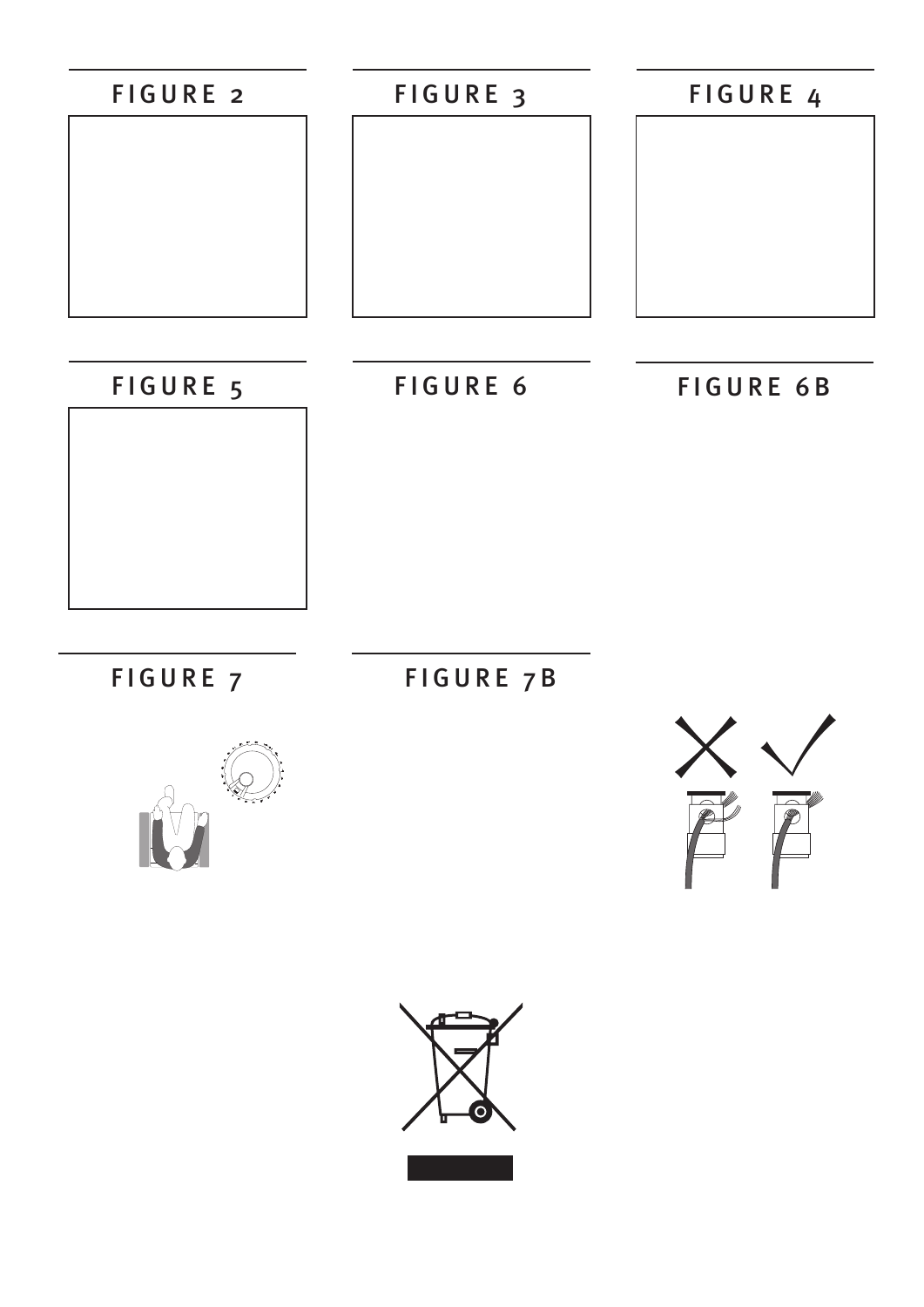# **CONTENTS / INHALT / INDHOLD / 目录 / CONTENU**

| <b>ENGLISH</b>  | 6  |
|-----------------|----|
|                 |    |
| <b>DEUTSCH</b>  | 12 |
| <b>DANSK</b>    | 18 |
| 简体中文            | 24 |
| <b>FRANÇAIS</b> | 30 |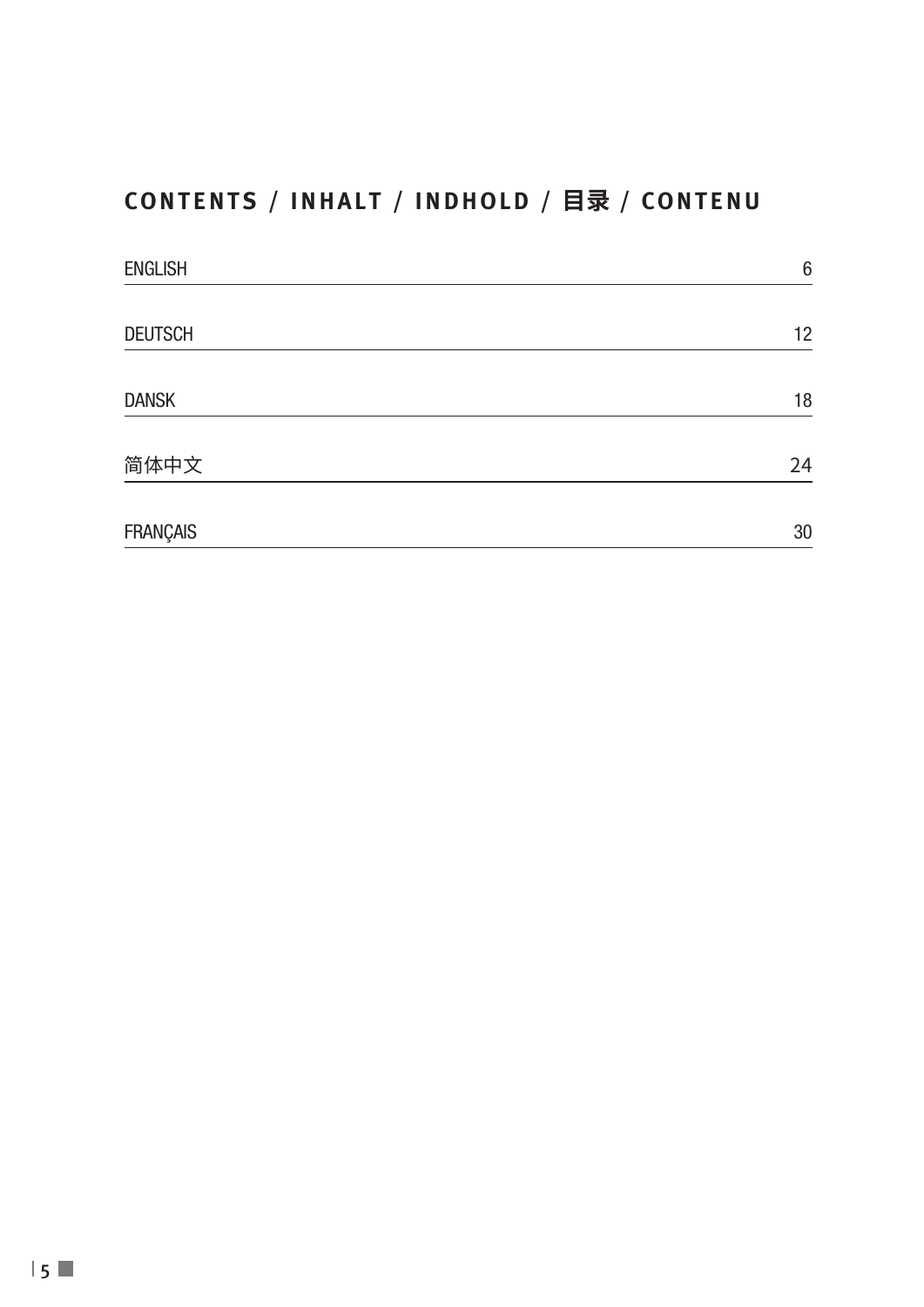## **CONTENTS**

| 1.0 OWNER'S MANUAL                                | 7              |  |
|---------------------------------------------------|----------------|--|
| <b>2.0 SAFETY PRECAUTIONS</b>                     | 7              |  |
| 3.0 UNPACKING/PARTS LIST                          | $\overline{7}$ |  |
| 4.0 DALI PHANTOM E SERIES - SETUP AND POSITIONING | 7              |  |
| 5.0 CUT-OUT TEMPLATE                              | 10             |  |
| 6.0 INSTALLATION                                  | 10             |  |
| 7.0 RUNNING-IN                                    | 11             |  |
| 8.0 MAGNETIC SHIELDING                            | 11             |  |
| 9.0 MAINTENANCE                                   | 11             |  |
| 10.0 ENVIRONMENTAL INFORMATION AND DISPOSAL       | 11             |  |
| 11.0 TECHNICAL SPECIFICATIONS                     | 11             |  |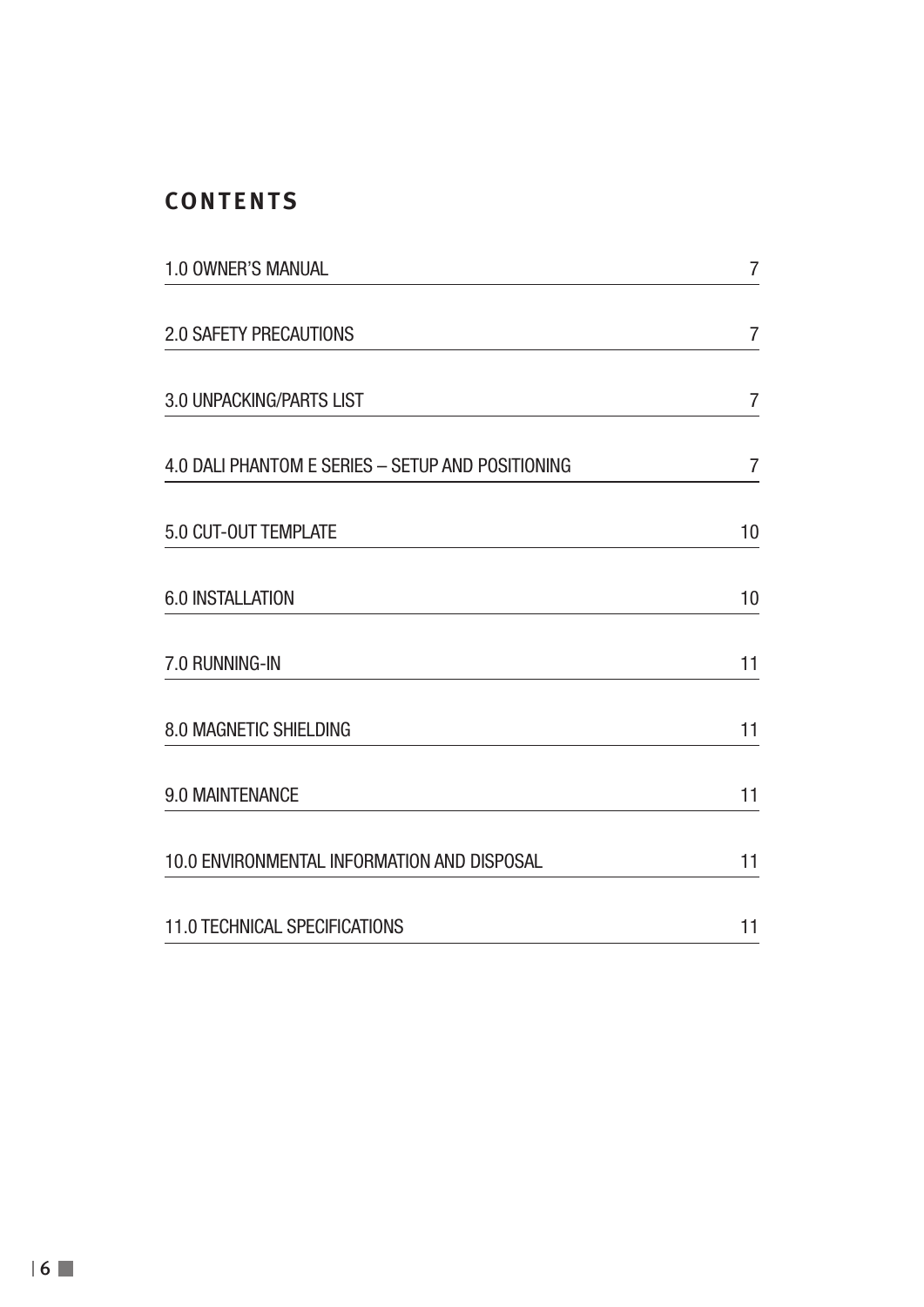# **1.0 OWNER'S MANUAL**

Congratulations on your new speakers. Please read this manual carefully before you unpack and install your new speakers to get the most out of your purchase. You can find more information on our website: www.dali-speakers.com or by contacting your authorized DALI dealer.

# **2.0 SAFETY PRECAUTIONS**

- Always follow all safety quidelines.
- DALI PHANTOM E series is intended for indoor use.
- The speaker must only be used indoors and never in extreme hot or cold temperatures.
- DALI PHANTOM E series must not be exposed to direct sunlight.
- Power off the amplifier when connecting the loudspeaker cables to the loudspeaker and the amplifier.
- DALI PHANTOM E series must be installed by professionals.
- Always make sure that there are no installations such as gas pipes, ventilation, cables, etc. in the ceiling or wall at the mounting location.
- The wall or ceiling must be able to support the speaker's weight see the technical specifications.
- If the speakers are mounted in a ceiling or wall where there is a vapor barrier inside the wall, make sure not to pierce/damage the barrier.

# **3.0 UNPACKING/PARTS LIST**

Be careful not to damage the contents when you unpack the parts. Check that all parts are contained in the cardboard box, see table 1. Keep the packaging materials if your speakers should need to be relocated or serviced.

## **4.0 DALI PHANTOM E Series- SETUP AND POSITIONING**

DALI PHANTOM E series provides the unique, acclaimed sound of a true DALI PHANTOM loudspeaker for easy and discreet integration into your home.

DALI PHANTOM E series is equally suited for stereo and home cinema systems where good sound quality is a high priority. DALI PHANTOM E series is also very suitable in larger areas where high quality sound is desired, e.g. in hallways or shop areas. DALI recommends the use of a subwoofer together with DALI PHANTOM E series to permit reproduction of the lowest frequencies and an overall enhancement of your sound system.

For stereo and home cinema we recommend that you position the speakers symmetrical around your favorite listening position to achieve optimum soundstage (see figure  $1A + 1B + 1C$ ). To avoid compromising clarity from the loudspeaker, it is also important, that you do not position the speaker too far away from the listening position. We recommend that the greatest off axis listening angle is 45 degrees (measured between the center axis of the loudspeaker and the listening position – see figure 2).

In a distributed sound system setup it is important, that the speakers are positioned so that the main area of the room(s) is covered with sound (see chapter 4.4). To achieve an even sound coverage, the speakers should be installed evenly in the room(s) (see figure 3).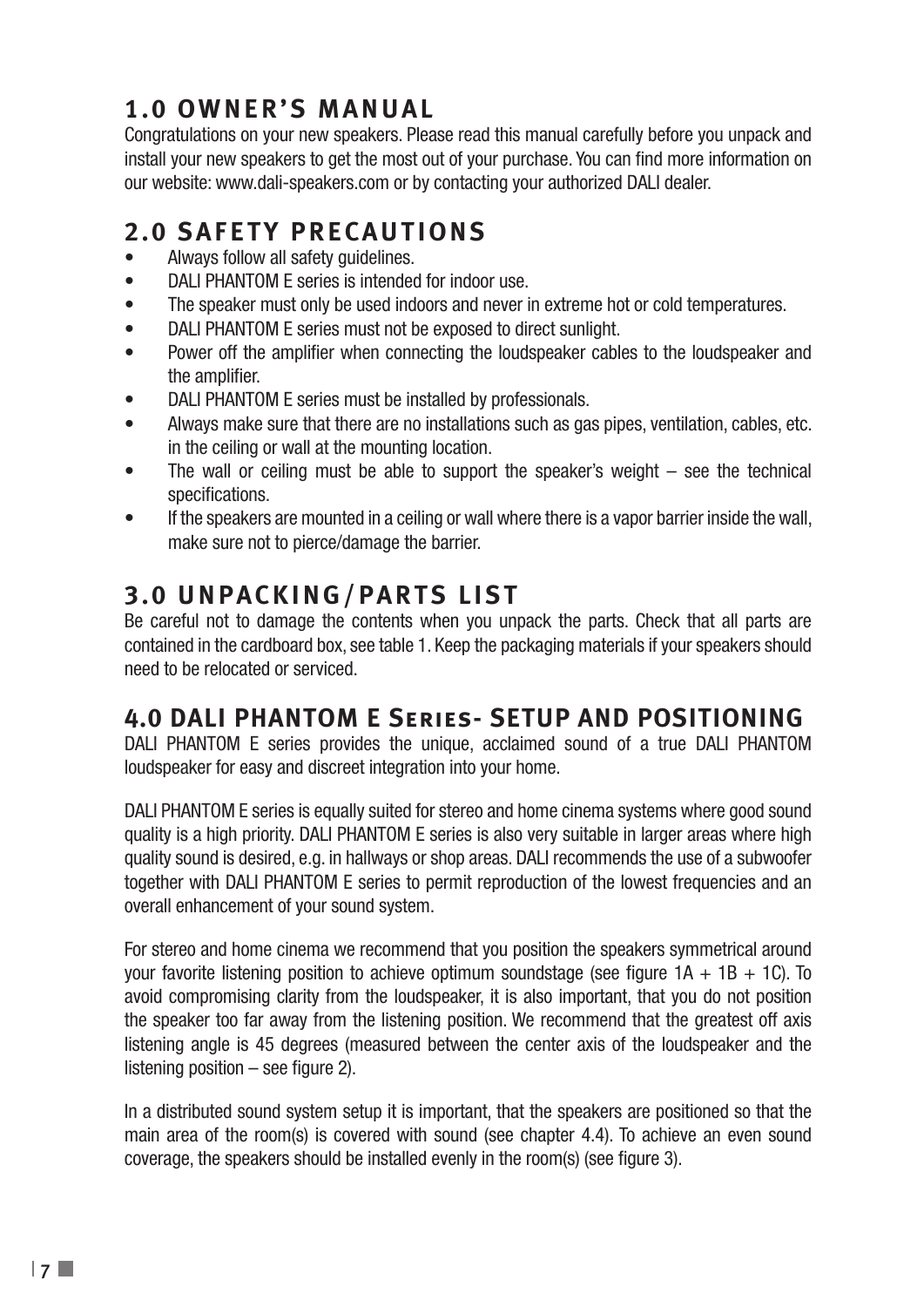Objects positioned between the speaker and listening position might negatively affect the sound quality. The PHANTOM E series are designed to meet our wide dispersion sound principle. By using speakers with wide dispersion technology, the distortion in the main listening area will be lowered and the room integration will be better. The wide dispersion principle will also ensure that sound is spread evenly within a large area in the listening room.

Every room has its own distinctive acoustics, which influence the way we experience sound from a speaker. The sound you hear consists of both direct sound from the speakers and reflected sound from the floor, ceiling and walls. The latter will affect how you experience the sound. As a basic rule, try to avoid large, hard and reflective areas in the immediate vicinity of your loudspeakers as it will typically cause strong reflections, which might disturb the precision and spatial effect of the sound reproduction. Soft items such as carpets, curtains etc. might help if the sound is too bright.

Both the amount and quality of the deep bass depend on the size and shape of the room, and the position of the speakers. Positioning the speakers near a side or back wall will accentuate the bass. A corner location will accentuate it even more, but will also increase the reflections.

### **4.1 Mounting the dogleg brackets**

DALI PHANTOM E series incorporates dogleg brackets for ceiling/wall mounting. The brackets attach the loudspeaker firmly to the rear of the surface on which it is mounted. The dogleg brackets extend out at a 90-degree angle when the screws are tightened (see figure 4). The screws should be tightened so that the loudspeaker sits securely in place – but be careful not to over tighten the screws. To tighten the screws, use a 3 mm Allen bit. The Allen bit should be used with a hand bit screwdriver or a drilling machine with build-in torque setting. If using a drilling machine, set the torque to the minimum setting. The screws are appropriately tightened, when the gasket on the rear of the speaker is compressed and the bezel of the speaker is flush with the mounting surface.

If you need to remove the loudspeaker, loosen the screws approximately 5 to 20 turns counter clockwise and the brackets will loosen their grip. NOTE: do not unscrew more than 20 to 25 turns or the brackets may fall off the screws.

If you are mounting the loudspeaker in very thick wall material, it might be needed to dismount the dogleg brackets from the screws and afterwards mounting them upside down. Opposite mounting of the doglegs will make it possible to mount the loudspeaker in boards with up to 2,55"/65 mm thickness (see figure 5).

#### **4.2 Grille**

The front grille is fixed in place by the magnets incorporated into the front baffle of the DALI PHANTOM E series.

NOTE: There is an optional square grille available for order.

NOTE: On the inside of the grille there is a piece of non-woven. The non-woven is on the grille to protect the drivers against dust and dirt. Therefore the non-woven must remain on the grille.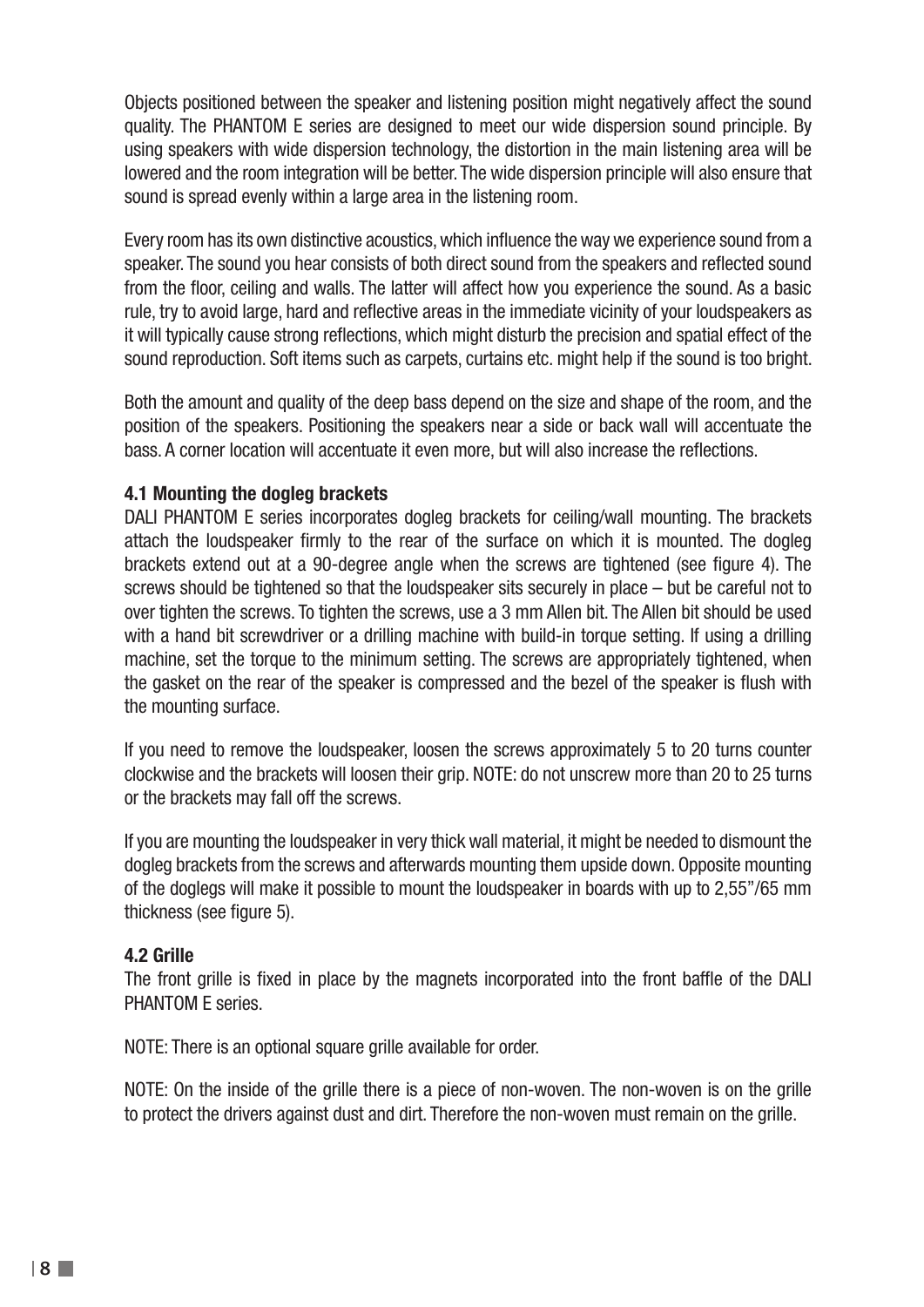### **4.3 Adjustment of Switches**

When the grille is removed from the loudspeaker, you will see the woofer and the tweeter and two switches (see figure 6). The switches can be used to adjust the sound from the loudspeaker to a custom setup. The switches can be operated independent of each other.

One switch can increase the tweeter level 3 dB if it is switched from the "Normal" setting to the "HF tilt" setting.

The other switch can focus or distribute the sound from the loudspeaker. When the listeners are relatively close to the center axis of the loudspeaker (closer than 25 degrees off-axis) we recommend setting the switch to the "Focus" setting. When listening far away from the center axis of the loudspeaker (more than 25 degrees off-axis) or if the speaker is used to fill a large area with sound, we recommend setting the switch to "Distributed".

The PHANTOM E-60 S comprises a woofer, two tweeters and two switches (see figure 6B). The switches can be used to adjust the sound to suit the listening room and personal preferences. The switches can be operated independently of each other.

One switch will increase the left channel tweeter level by 3 dB between the "Normal" and "HF+" settings. The second switch similarly adjusts the right channel tweeter.

When listeners are relatively close to the center axis of the loudspeaker (closer than 25 degrees off-axis) we recommend setting the switches to the "Normal" setting. When listeners are further away from the center axis of the loudspeaker (more than 25 degrees off-axis), or if the loudspeaker is required to fill a large listening area, we recommend setting the switches to "HF+".

### **4.4 Speaker Rotation – Using the Compass**

When the grille is removed you can see a compass ring round the edge of the loudspeaker bezel. which can be used to read out the rotation of the loudspeaker relatively to, for example, a fixed line on the ceiling. The tweeter is slightly off-center and should be positioned so it is closest to the main listening position (see figure 7).

The PHANTOM E-60 S incorporates a compass ring around the edge of its bezel (see figure 7B), that can be used to read out the rotation of the loudspeaker relative to, for example, a fixed line on the ceiling. The tweeters should be positioned so they are closest to the main listening position.

### **4.5 Connection of Cables/Selection of Cables**

Your choice of cables is a crucial element in your installation. Be aware that replacing cables after installation is a difficult task. Therefore, select quality cables from the beginning. Please consult your authorized DALI dealer for further advice on which cable to select.

When connecting the cable to the loudspeaker and the amplifier, it is important that the loudspeaker is connected in correct phase. The red  $(+)$  loudspeaker terminal must be connected to the red  $(+)$ amplifier terminal. The black (-) loudspeaker terminal must be connected to the black (-) amplifier terminal. If the loudspeakers are not connected in correct phase, the soundstage will typically be diffuse and the bass will be weak.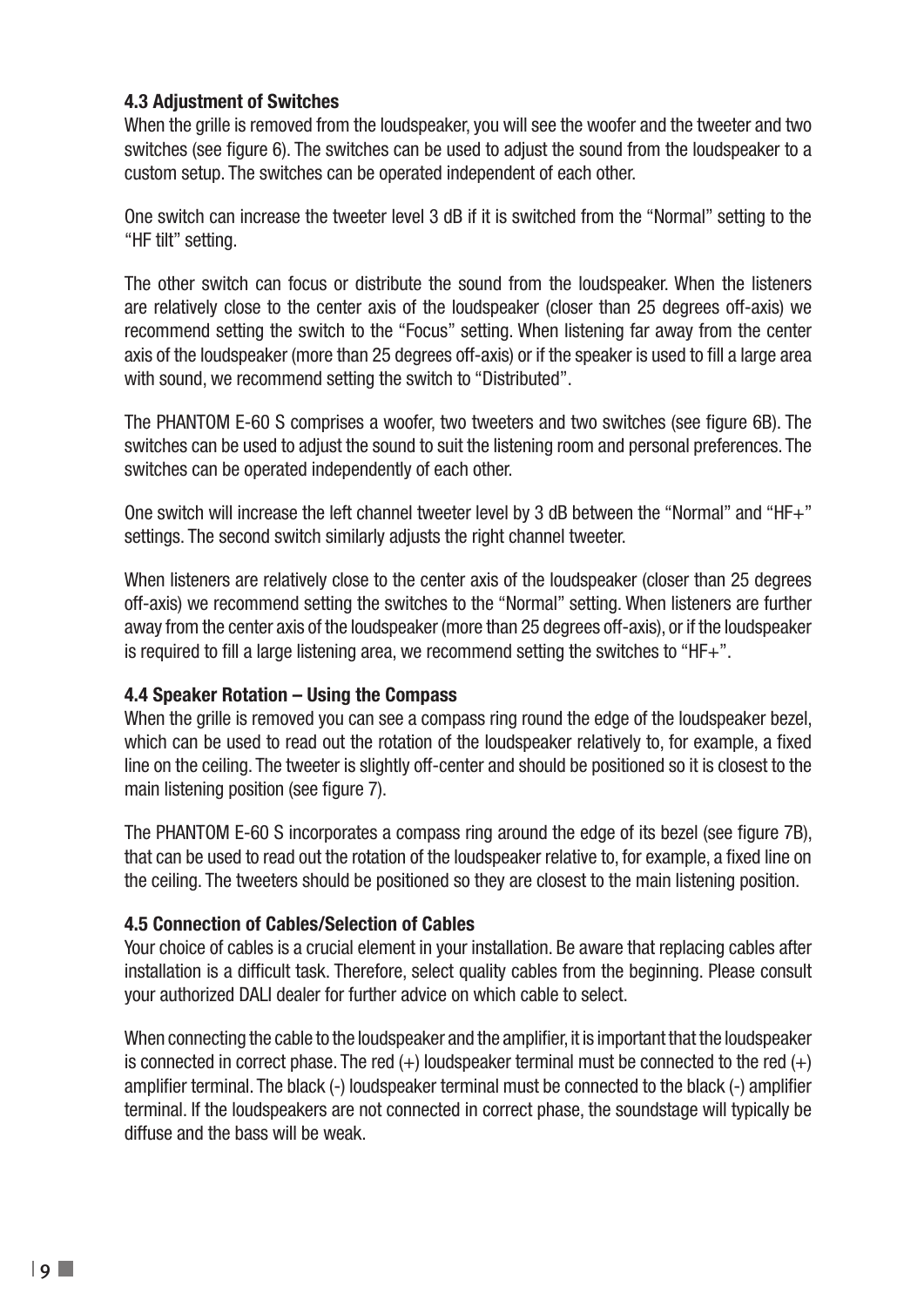Additionally for the E-60 S, the stereo (left and right) cables require connection to the correct terminals. Connect the left channel cable to the terminals on the side marked "L" on the product label, and connect the right channel cable to the terminals on the side marked "R".

To insert the cable end into the spring loaded terminals of the speaker, remove cable insulation so that approximately.  $\frac{1}{2}$ " / 12 mm of bare wire is exposed. Press the top of the terminal down and insert the bare wire into the opening. When the wire is fully in place with no loose strands exposed, release the terminal. The cable is now connected. Please refer to figure 8 for correct cable connection.

# **5.0 CUT-OUT TEMPLATE**

The enclosed cut-out template (see figure 9) can be used to initially visualize how your speakers should be mounted and for marking where the cut-out should be made. Tape the template at the preferred mounting position, so that you can mark the necessary opening. The minimum mounting depth for the DALI PHANTOM E-50, E-60 and E-60 S is 95 mm / 3,7", and for the DALI PHANTOM E-80 it is 106 mm / 4,2".

# **6.0 INSTALLATION**

Please study and follow the safety guidelines found in chapter 2.0 of this manual! Use a trained professional to ensure that all safety requirements are met to prevent the speaker from falling.

The following tools and items are necessary for proper installation:

- Tape measure
- Pencil and saw or knife
- 3 mm Allen key or drill bit
- Tape
- Cut-out template

When the correct placement has been found, tape the mounting template to the surface. Outline the cut-out area with a pencil.

Remove the template and drill holes for insertion of saw or knife. Saw/cut carefully along the line marked with pencil.

When the hole for the loudspeaker is made, make sure that the loudspeaker cable is not hanging loose inside the ceiling/wall. It must be securely fastened to the inside of the ceiling/wall to prevent tension on the cable when the cable is connected with the terminals of the loudspeaker. If left unsupported, cable can gradually come loose, creating a poor electrical connection between wire and terminals (see figure 8 for correct fastening of the cable).

When the loudspeaker cable is fastened and the hole for the loudspeaker is prepared, you are ready to connect the speaker cables. Connect cable to the terminals – being careful to connect the amplifier's red (+) terminal to the loudspeaker's red (+) terminal and the amplifier's black (-) terminal to the loudspeaker's black (-) terminal. Please refer to chapter 4.5 of this manual.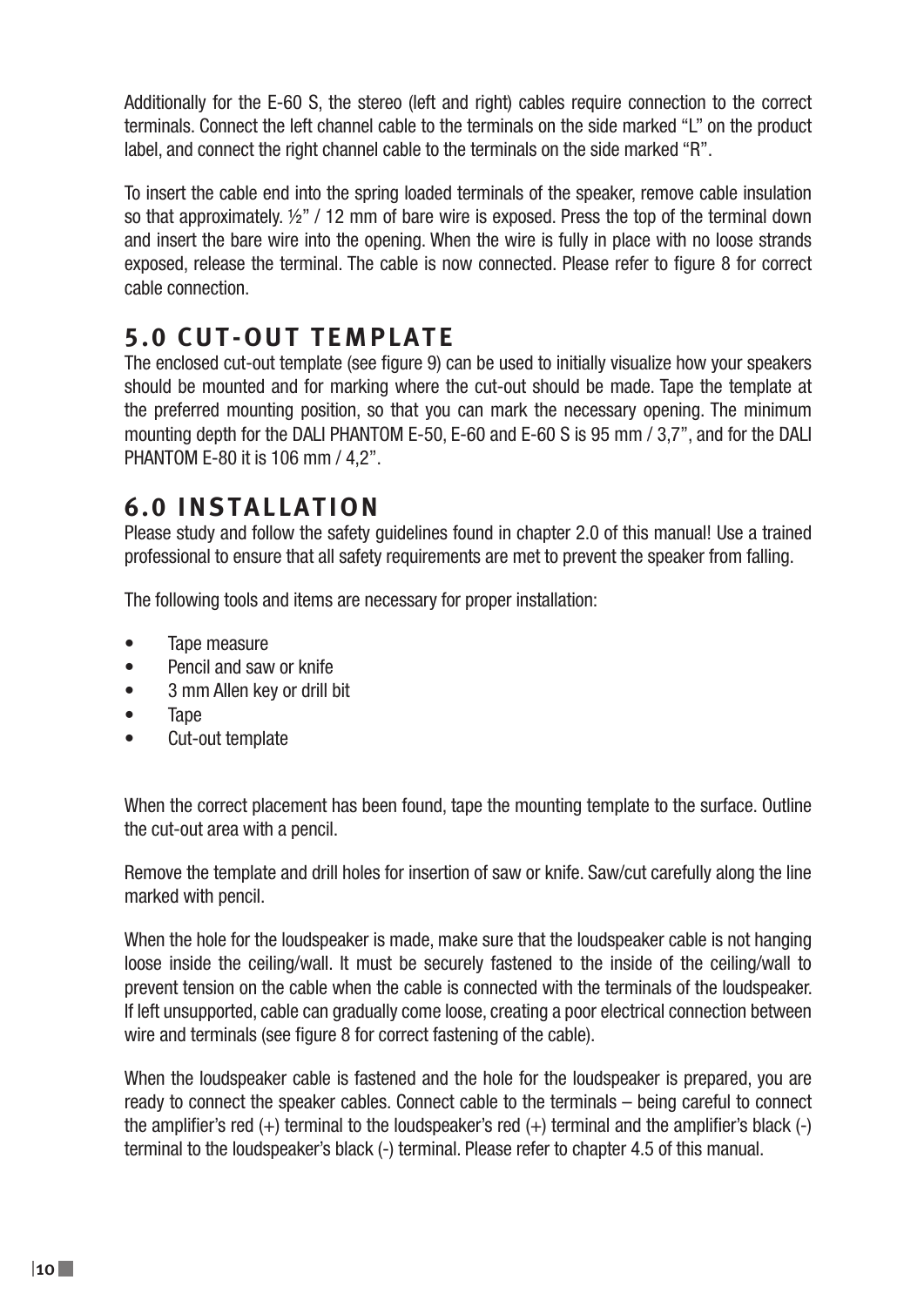When the cables are connected, turn on the system and listen to the loudspeakers before final mounting to make sure that all connections are correct. Insert the loudspeaker in the ceiling/wall opening and align the loudspeaker as described in chapter 4.4.

NOTE: Be careful not to touch the drivers during installation. When the loudspeaker is aligned, tighten the 4 screws in the loudspeaker brackets with a 3 mm Allen key/bit so that the speaker is firmly mounted in place. Be careful to avoid over-tightening the screws and shredding the threads.

## **7.0 RUNNING-IN**

You should expect the sound quality from your new speakers to gradually improve during the first period of use. Nothing particular has to be done in order to run in the speakers – but expect up to 100 hours of playback (depending on playback level) before full performance level is reached.

## **8.0 MAGNETIC SHIELDING**

The speaker drive units produce a magnetic field which may interfere with CRT televisions/ monitors, hard drives, audio and video tapes as well as swipe cards etc. Therefore keep such items away from the speakers to avoid damage. LCD and plasma televisions/monitors are not affected by magnetic fields.

# **9.0 MAINTENANCE**

Cleaning the speaker surfaces can be done with ordinary household cleaning agents. Avoid using products that are abrasive, or contain acid, alkali or anti-bacterial agents. Avoid using aerosols. Avoid using cleaning agents directly on the drive units and clean them with extreme care, particularly the tweeter. The grille may be cleaned using a vacuum cleaner or a normal clothes brush.

## **10.0 ENVIRONMENTAL INFORMATION AND DISPOSAL**

DALI products are designed to meet the international directives concerning Restriction of Hazardous Substances (RoHS) and disposal of Waste Electrical and Electronic Equipment (WEEE). The waste symbol indicates that the speakers meet the directives (see figure 10). The speakers must be processed or recycled appropriately. Please consult your local waste authority for guidance.

# **11.0 TECHNICAL SPECIFICATIONS**

In Table 2 (see page 39) you will find most common specifications for our speakers. Please bear in mind, that the sound quality from a speaker cannot be judged by technical specifications only. To compare the different speakers, we recommend you to listen to the different speakers in question.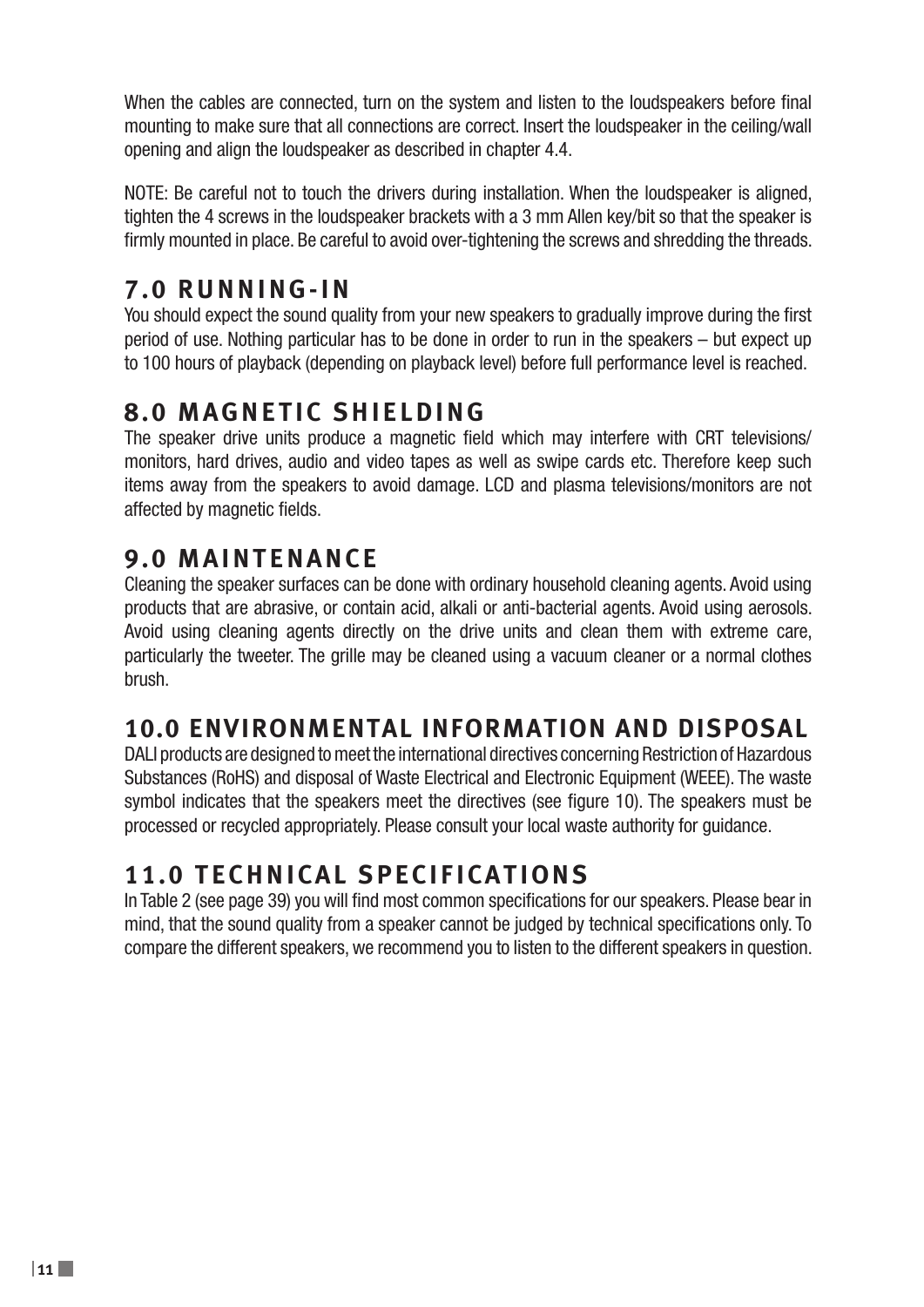### **INHALT**

| 1.0 BENUTZERHANDBUCH                           | 13 |  |
|------------------------------------------------|----|--|
| 2.0 SICHERHEITSMASSNAHMEN                      | 13 |  |
| 3.0 AUSPACKEN/PACKLISTE                        | 13 |  |
| 4.0 DALI PHANTOM E SERIEN ANSCHLUSS UND EINBAU | 13 |  |
| 5.0 AUSSCHNITTSCHABLONE                        | 16 |  |
| 6.0 EINBAU                                     | 16 |  |
| 7.0 EINLAUFZEIT                                | 17 |  |
| 8.0 MAGNETISCHE ABSCHIRMUNG                    | 17 |  |
| 9.0 REINIGUNG                                  | 17 |  |
| 10.0 UMWELTINFORMATIONEN UND ENTSORGUNG        | 17 |  |
| <b>11.0 TECHNISCHE DATEN</b>                   | 17 |  |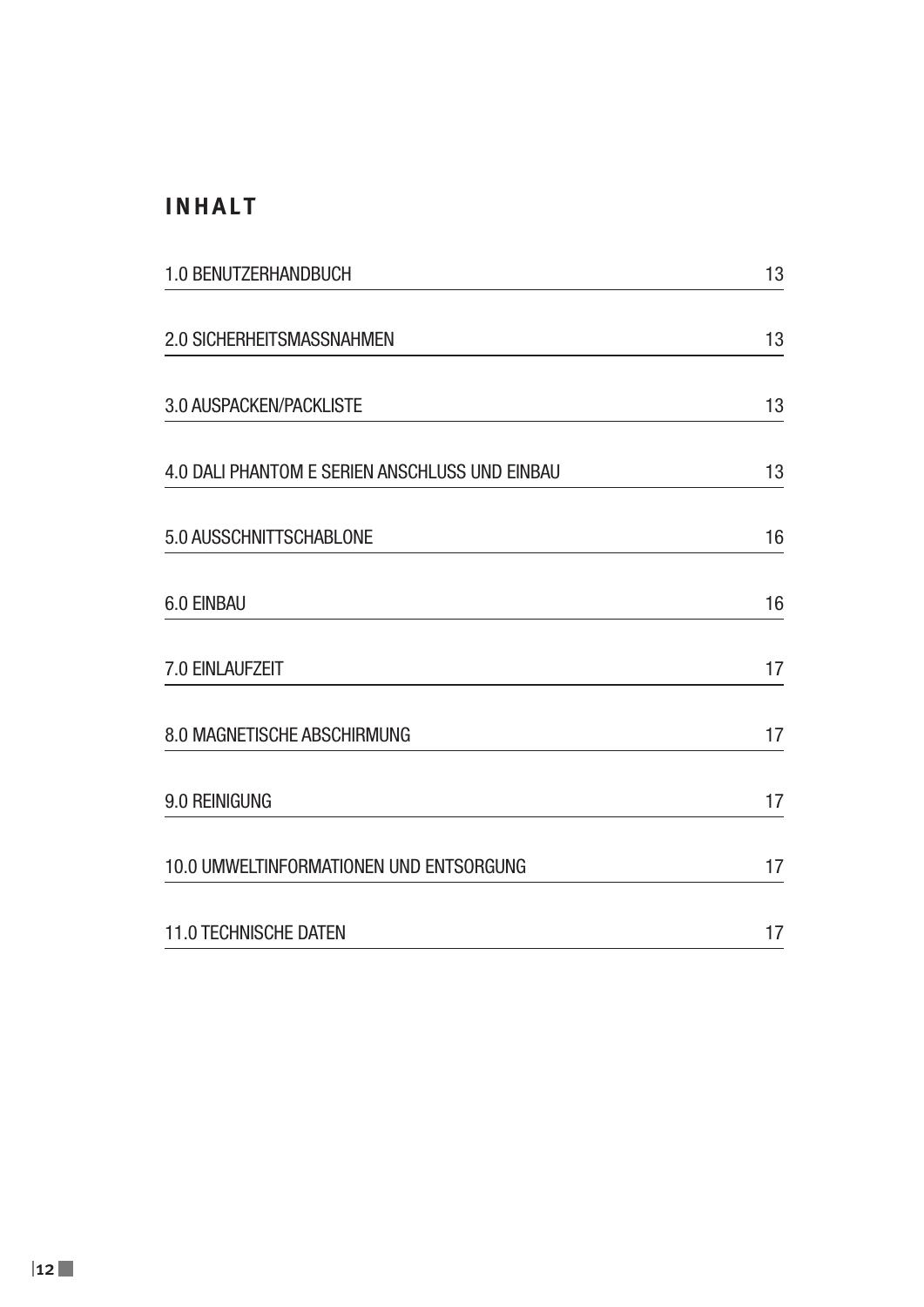# **1.0 BENUTZERHANDBUCH**

Herzlichen Glückwunsch zu Ihren neuen Lautsprechern. Bitte lesen Sie diese Anleitung sorgfältig durch, bevor Sie Ihre neuen Lautsprecher auspacken und montieren, damit Sie viel Freude an Ihrem Kauf haben. Weitere Informationen erhalten Sie auf unserer Homepage www.dali-speakers.com oder indem Sie sich an Ihren autorisierten DALI-Händler wenden.

## **2.0 SICHERHEITSMASSNAHMEN**

- Beachten Sie bitte alle Sicherheitsregeln.
- Die Produkte der DALI PHANTOM E Serie sind für den Einsatz in geschlossenen Räumen bestimmt.
- Die Lautsprecher dürfen nur im Innenbereich und nie bei extrem warmen oder kalten Temperaturen verwendet werden.
- Die Produkte der DALI PHANTOM E Serie dürfen keinem direkten Sonnenlicht ausgesetzt werden.
- Schalten Sie den Verstärker aus, wenn Sie die Lautsprecher an den Verstärker anschließen.
- Die Produkte der DALI PHANTOM E Serie sollten von einem professionellen Installateur montiert werden.
- Stellen Sie auf jeden Fall sicher, dass sich dort, wo die Lautsprecher in der Wand oder Decke montiert werden sollen, keine Installationen wie Gasleitungen, Ventilationsschächte usw. befinden.
- Die Wand bzw. Decke muss das Gewicht der Lautsprecher tragen können beachten Sie hierzu die technischen Daten.
- Sollten Sie den Lautsprecher in eine Decke oder Wand mit einer Dampfsperre einbauen, ist dringend darauf zu achten, dass diese Sperre keinesfalls beschädigt wird.

# **3.0 AUSPACKEN/PACKLISTE**

Achten Sie darauf, beim Auspacken die Teile nicht zu beschädigen. Kontrollieren Sie, dass der Karton alle Teile enthält – siehe Tabelle 1. Bewahren Sie die Verpackung für den Fall auf, dass die Lautsprecher später einmal transportiert werden müssen.

# **4.0 DALL PHANTOM E SERIE – ANSCHLUSS UND EINBAU**

Die Modelle der DALI PHANTOM E Serie bieten den einzigartigen, renommierten Klang von DALI-Lautsprechern und lassen sich einfach und diskret in Ihrem Heim montieren.

Die DALI PHANTOM E Serie ist sowohl für Stereosysteme als auch mehrkanalige Heimkinos geeignet, bei denen es besonders auf eine gute Klangqualität ankommt. Die Produkte lassen sich auch sehr gut in größeren Räumen verwenden, in denen man Klang von bester Qualität wünscht, wie zum Beispiel in Gängen oder Verkaufsbereichen. DALI empfiehlt, in Kombination mit der DALI PHANTOM E Serie einen Subwoofer einzusetzen, weil so auch die tiefsten Frequenzen wiedergegeben werden können und die Klangqualität insgesamt verbessert wird.

Bei Stereosystemen und Heimkinos empfehlen wir, dass Sie die Lautsprecher symmetrisch um die am meisten genutzte Hörposition herum platzieren, weil so ein optimaler Klangeindruck entsteht (siehe hierzu die Abbildungen 1A, 1B und 1C). Um die Klarheit des Klangbildes nicht zu beeinträchtigen, ist es ebenfalls wichtig, die Lautsprecher nicht zu weit entfernt von der Hörposition anzubringen. Wir empfehlen, dass der Winkel von der Mittelachse (Linie von Hörposition zur Mitte zwischen den Lautsprechern – siehe Abbildung 2) zu den Lautsprechern nicht mehr als 45 Grad betragen sollte.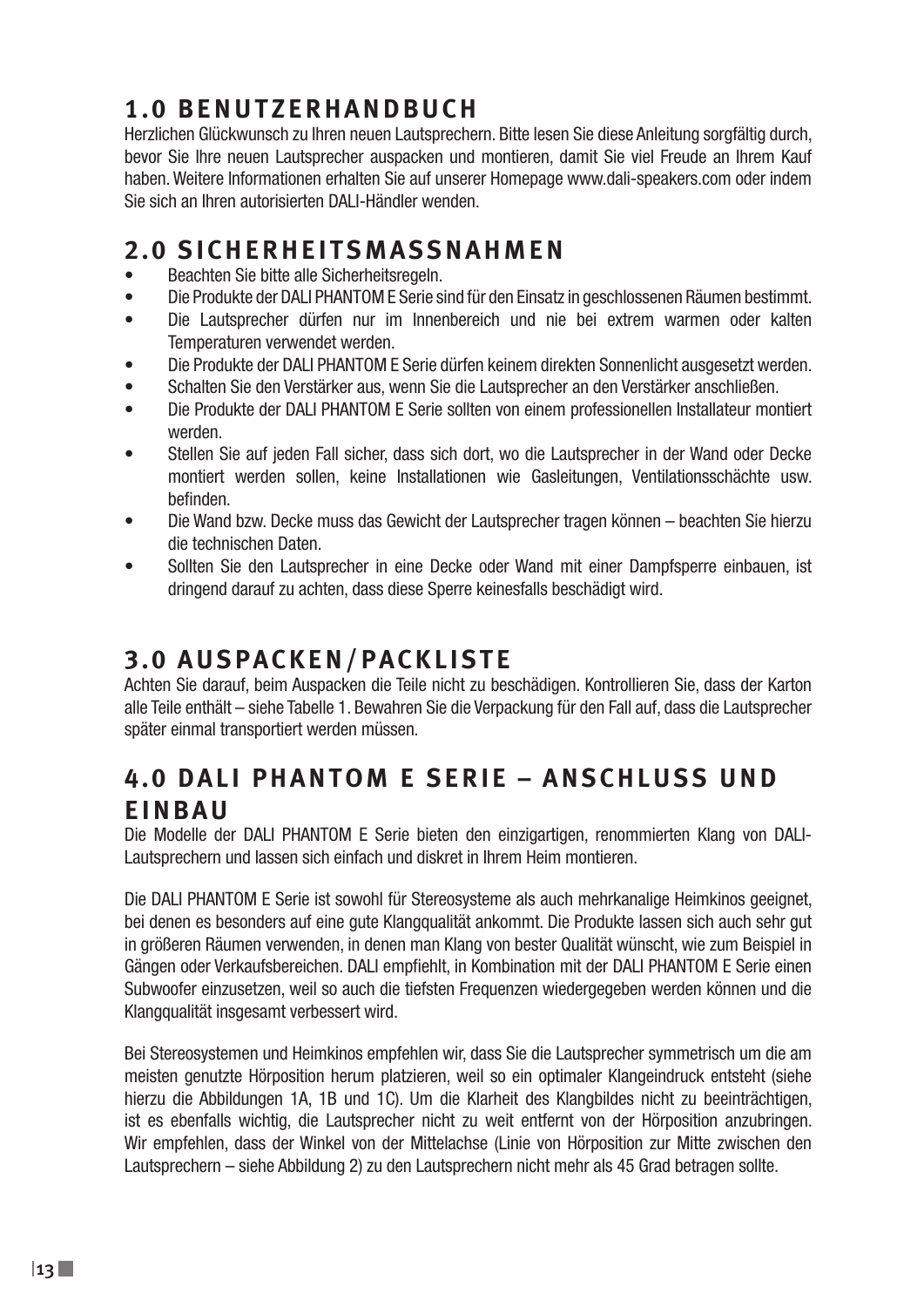Bei der Aufstellung eines aus mehreren Lautsprechern bestehenden Systems ist es wichtig, dass die Lautsprecher so aufgestellt werden, dass der Hauptbereich des Raumes beschallt wird (siehe Kapitel 4.4). Um eine gleichmäßige Klangabdeckung zu erreichen, sollten die Lautsprecher gleichmäßig im Raum verteilt installiert werden (siehe Abbildung 3).

Wenn sich zwischen den Lautsprechern und der Hörposition Gegenstände befinden, kann dies die Klangqualität verschlechtern. Die Lautsprecher wurden so konstruiert, dass ein möglichst breiter Abstrahlwinkel erzielt wird. Lautsprecher mit einer breiten Abstrahlung weisen weniger Verzerrungen im Haupthörbereich auf und lassen sich besser im Raum integrieren. Eine breite Abstrahlung stellt auch sicher, dass der Klang gleichmäßig in einem großen Bereich des jeweiligen Raumes zu hören ist.

Jeder Raum besitzt seine eigene Akustik, welche die Art und Weise, wie wir den Klang eines Lautsprechers erleben, beeinflusst. Der Klang, den Sie hören, besteht sowohl aus dem Schall, welchen die Lautsprecher direkt abstrahlen, als auch aus dem von Wänden und Decke reflektierten Schall. Letzteres beeinflusst wesentlich Ihr Klangerlebnis. Grundsätzlich sollte die Montage der Lautsprecher in unmittelbarer Nähe größerer harte und stark reflektierender Bereiche vermieden werden. Solche Flächen bewirken typischerweise starke Reflexionen, was die Präzision sowie die Räumlichkeit der Klangwiedergabe negativ beeinflusst. Weiche Gegenstände wie Teppiche, Vorhänge o. ä. schaffen eventuell Abhilfe, wenn der Klang zu höhenreich ist.

Die Intensität sowie Qualität der tiefen Bässe hängen von Größe und Form des Raumes sowie der Platzierung der Lautsprecher ab. Eine Platzierung der Lautsprecher nahe einer Seiten- oder Rückwand hebt die Bässe hervor. In einer Raumecke werden sie noch weiter verstärkt, dort erhöhen sich auch die Schallreflexionen.

#### **4.1 Montagehalterungen**

Zur DALI PHANTOM E Serie gehören Halterungen für die Wand- bzw. Deckenmontage. Diese Halterungen verbinden den Lautsprecher fest mit der Rückseite der Fläche, auf der sie angebracht werden. Die Halterungen stehen in einem rechten Winkel heraus, wenn die Schrauben angezogen werden (siehe Abbildung 4). Die Schrauben sollten so weit angezogen werden, dass der Lautsprecher sicher verankert ist – dabei ist jedoch darauf zu achten, dass die Schrauben nicht zu fest angezogen werden. Um die Schrauben anzuziehen, ist ein 3 mm-Inbusbit zu verwenden. Die Inbusschrauben sollten mit einem Handbitschraubenzieher oder einem Akkuschrauber mit Drehmomentvorwahl angezogen werden. Wenn Sie einen Akkuschrauber verwenden, wählen Sie bitte den geringsten Widerstand. Die Schrauben sitzen optimal, wenn die Dichtung auf der Rückseite des Lautsprechers komprimiert wird und die Frontblende mit der Einbauoberfläche plan sitzt.

Wenn Sie den Lautsprecher wieder ausbauen wollen, lösen Sie die Schrauben um circa 5 bis 20 Umdrehungen entgegen dem Uhrzeigersinn. Dadurch werden die Halterungen gelöst. BITTE BEACHTEN: Drehen Sie die Schrauben nicht weiter als 20 bis 25 Umdrehungen heraus, weil sonst die Halterungen von den Schrauben fallen.

Wenn Sie den Lautsprecher in einer sehr dicken Wand montieren, kann es erforderlich sein, die Schauben aus den Halterungen ganz herauszudrehen und die Halterungen danach umzudrehen. Wenn die Halterungen auf diese Weise umgedreht montiert werden, können die Lautsprecher in Platten von bis zu 65 mm Dicke eingebaut werden (siehe Abbildung 5).

#### **4.2 Abdeckung**

Die Lautsprecher-Abdeckung wird durch Magnete, die in den Gehäusen der Lautsprecher der DALI PHANTOM E Serie integriert sind, in Position gehalten.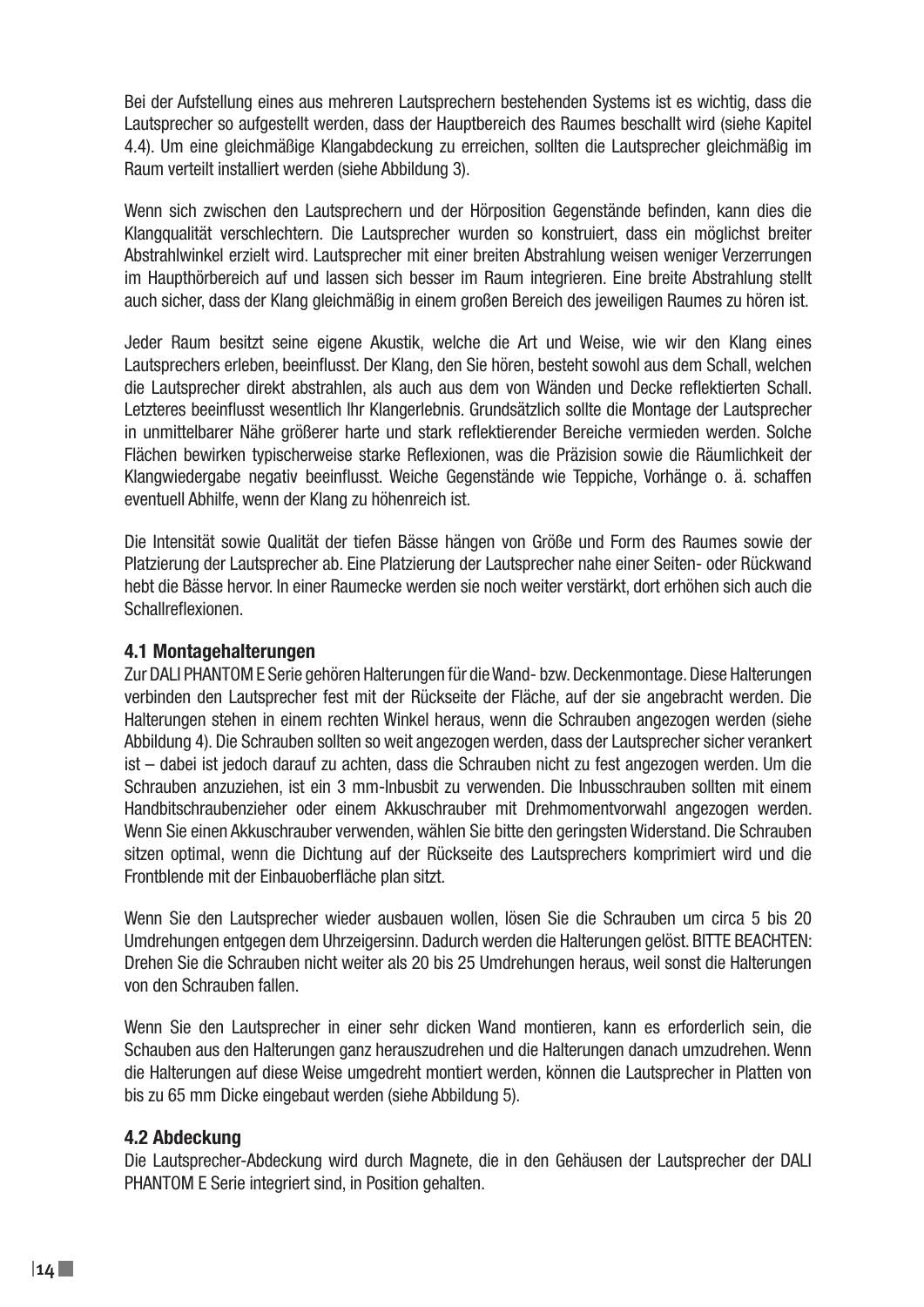BITTE BEACHTEN: Als optionales Zubehör gibt es für die Lautsprecher quadratische Abdeckungen.

BITTE BEACHTEN: Auf der Innenseite der Abdeckung befindet sich ein Stück Vlies. Das Vlies dient dazu, die Treiber vor Staub und Schmutz zu schützen. Deshalb muss es auf der Abdeckung verbleiben.

#### **4.3 Schalter einstellen**

Wenn Sie die Abdeckung vom Lautsprecher abgenommen haben, sind Tieftöner, Hochtöner und zwei Schalter zu sehen (siehe Abbildung 6). Mit den Schaltern kann der Klang des Lautsprechers verändert werden. Die Schalter können voneinander unabhängig eingestellt werden.

Wenn man den ersten Schalter von "Normal" auf "HF tilt" stellt, wird der Schalldruckpegel der Hochtöner um 3 dB erhöht.

Mit dem zweiten Schalter kann der Klang des Lautsprechers fokussiert oder verteilt werden. Wenn die Zuhörer relativ nahe an der Achse des Lautsprechers sitzen (nicht mehr als 25 % von der Achse entfernt), empfehlen wir, die Einstellung "Normal" zu verwenden. Im entgegengesetzten Fall (mehr als 25% von der Achse entfernt) oder für den Einsatz der Beschallung eines größeren Raumes empfehlen wir den Schalter auf "Distributed" (verteilt) einzustellen.

Der PHANTOM E-60 S ist mit einem Tieftöner, zwei Hochtönern und zwei Schaltern ausgestattet (siehe Abbildung 6B). Mit den Schaltern können Sie den Ton an den Hörraum und die persönlichen Vorlieben anpassen. Die Schalter können unabhängig voneinander eingestellt werden.

Mit dem einen Schalter können Sie den Pegel für den Hochtöner des linken Kanals um 3 dB erhöhen, indem Sie ihn von "Normal" auf "HF +" umstellen. Mit dem zweiten Schalter können Sie den Pegel für den Hochtöner des rechten Kanals in derselben Weise einstellen.

Wenn die Zuhörer relativ nahe an der Achse des Lautsprechers sitzen (nicht mehr als 25 % von der Achse entfernt), empfehlen wir, die Schalter auf "Normal" einzustellen. Im entgegengesetzten Fall (wenn die Hörer mehr als 25% von der Achse entfernt sind) oder bei der Verwendung für die Beschallung eines größeren Hörbereichs empfehlen wir, die Schalter auf "HF+" einzustellen.

### **4.4 Drehung der Lautsprecher – Kompass benutzen**

Wenn die Frontabdeckung entfernt wurde, sehen Sie die Skaleneinteilung eines Kompassrings um den Rand des Lautsprechers. Dieser kann benutzt werden, um den Lautsprecher an Fixpunkten (Beispielsweise: Orientierung an einer Linie an der Decke) auszurichten. Der Hochtöner ist etwas außerhalb des Zentrums und sollte möglichst nah zum Haupthörplatz positioniert werden (siehe Bild 7).

Am Rand des PHANTOM E-60 S befindet sich ein Kompassring mit Skaleneinteilung (siehe Abbildung 7B). Sie kann verwendet werden, um den Lautsprecher an Fixpunkten (Beispielsweise: Orientierung an einer Linie an der Decke) auszurichten. Die Hochtöner sollten so ausgerichtet werden, dass sie der zentralen Hörposition am nächsten sind.

### **4.5 Auswahl und Anschluss der Kabel**

Die Auswahl der Kabel hat einen großen Einfluss auf die Klangqualität der Lautsprecher. Denken Sie daran, dass es schwierig ist, die Kabel nach dem Einbau auszuwechseln. Wählen Sie deshalb gleich von Anfang an Qualitätskabel. Bitte wenden Sie sich an Ihren autorisierten DALI-Händler, um sich bei der Wahl der Kabel beraten zu lassen.

Achten Sie auf einen phasenrichtigen Anschluss der Kabel an Lautsprecher und Verstärker. Die rote (+) Lautsprecherklemme muss mit dem roten (+) Verstärkeranschluss verbunden werden. Die schwarze (-) Lautsprecherklemme muss mit dem schwarzen (-) Verstärkeranschluss verbunden werden. Wenn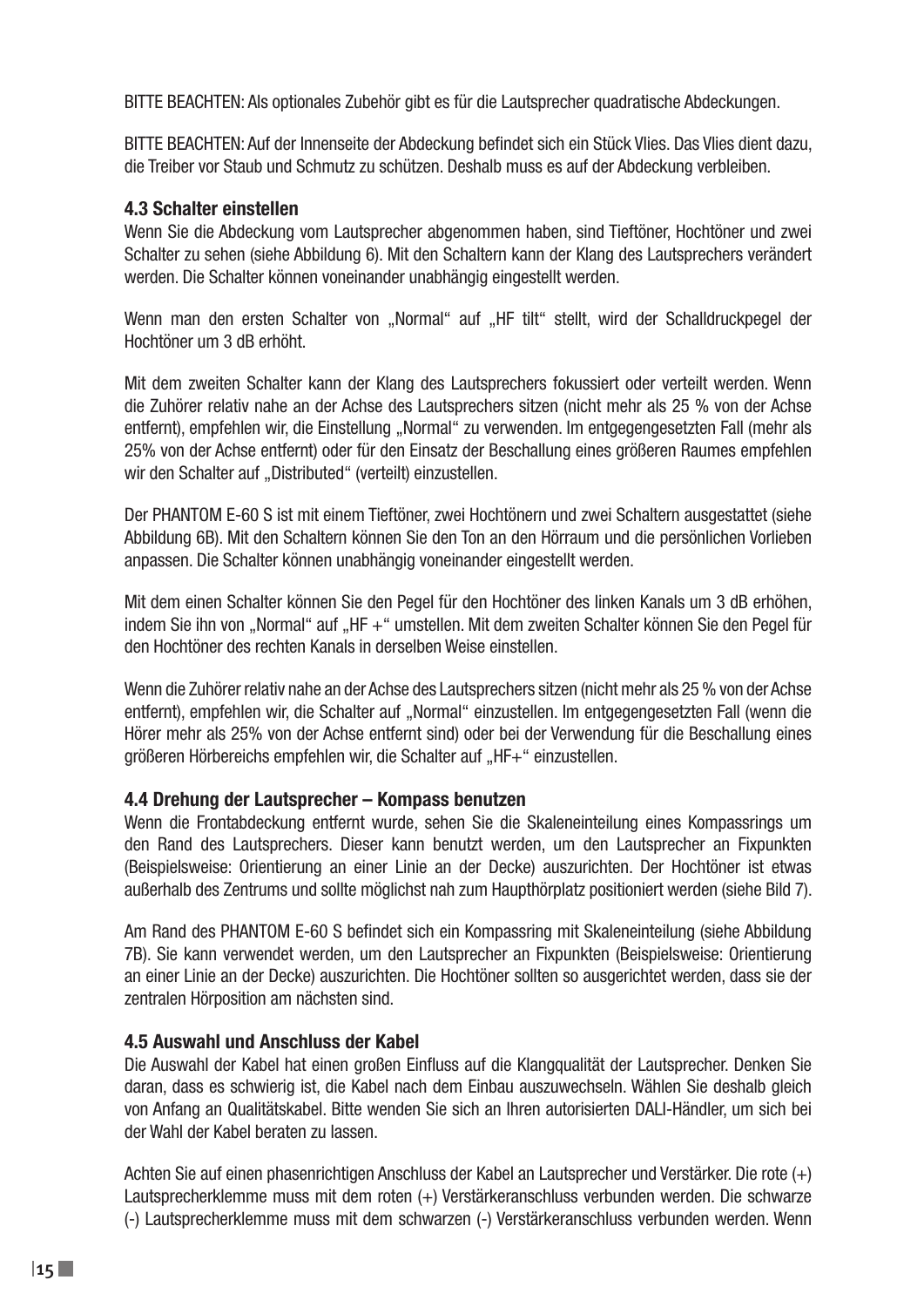die Lautsprecher nicht phasenrichtig angeschlossen sind, wird der Klang wahrscheinlich diffus und bassschwach wirken.

Beim E-60 S müssen außerdem die Stereokabel (links und rechts) an die richtigen Klemmen angeschlossen werden. Verbinden Sie das Kabel für den linken Kanal mit den Anschlüssen auf der Seite, die mit "L" gekennzeichnet ist, und verbinden Sie das Kabel des rechten Kanals mit den Anschlüssen auf der Seite, die mit "R" gekennzeichnet ist.

Um die Kabelenden in die Federklemmen einzusetzen, entfernen Sie die Isolierung so weit, dass circa 12 mm blankes Kabel freigelegt ist. Drücken Sie das Oberteil der Klemme herunter und führen Sie das blanke Kabel in die Öffnung ein. Wenn das Kabel eingesetzt ist, lassen Sie die Anschlussklemme los. Achten Sie darauf, dass anschließend keine einzelnen Kabeladern herausstehen. Das Kabel ist jetzt angeschlossen. Siehe auch Abbildung 8 – hier wird der korrekten Anschluss dargestellt.

## **5.0 AUSSCHNITTSCHABLONE**

Verwenden Sie die beiliegende Ausschnittschablone (siehe Abbildung 9), um anzudeuten, wo die Lautsprecher eingebaut werden sollen, sowie um den Ausschnitt für den Einbau zu markieren. Heften Sie die Schablone mit Klebeband an die gewünschte Stelle, so dass Sie den Ausschnitt markieren können. Die minimale Einbautiefe für die Modelle DALI PHANTOM E-50, E-60 und E-60 S beträgt 95 mm und für den DALI PHANTOM E-80 106 mm.

# **6.0 EINBAU**

Bitte lesen und beachten Sie die Sicherheitshinweise in Kapitel 2.0 dieser Anleitung! Die Lautsprecher der DALI PHANTOM E Serie sollten von einem ausgebildeten Installateur eingebaut werden, der sicherstellt, dass alle Sicherheitsanforderungen erfüllt werden, um ein Herausfallen der Lautsprecher zu verhindern.

Für einen ordnungsgemäßen Einbau werden die folgenden Werkzeuge und Gegenstände benötigt:

- Maßband
- Bleistift und Säge oder Messer
- 3 mm Inbusschlüssel bzw -bit
- Klebeband
- Ausschnittschablone

Wenn der richtige Platz für den Einbau gefunden wurde, ist die Ausschnittschablone mit Klebeband auf der Oberfläche anzuheften. Markieren Sie mit dem Bleistift den Ausschnitt.

Entfernen Sie die Schablone, und bohren Sie Löcher für den Einstich der Säge bzw. des Messers. Schneiden bzw. sägen Sie sorgfältig entlang des Bleistiftstriches.

Wenn der Ausschnitt für den Lautsprecher fertig ist, ist sicherzustellen, dass das Lautsprecherkabel in der Wand bzw. Decke nicht lose hängt. Es muss auf sichere Weise an der Innenseite der Decke bzw. Wand befestigt werden, um eine Zugspannung zu verhindern, wenn das Kabel mit den Lautsprecheranschlüssen verbunden ist. Wenn das Kabel nicht befestigt wird, kann es sich allmählich lösen, wodurch sich die elektrische Verbindung zwischen Kabel und Anschlüssen verschlechtern kann. Abbildung 8 zeigt die korrekte Befestigung des Kabels.

Wenn das Lautsprecherkabel befestigt und der Ausschnitt für den Lautsprecher vorbereitet ist, können Sie das Lautsprecherkabel anschließen. Verbinden Sie das Kabel mit den Anschlüssen. Achten Sie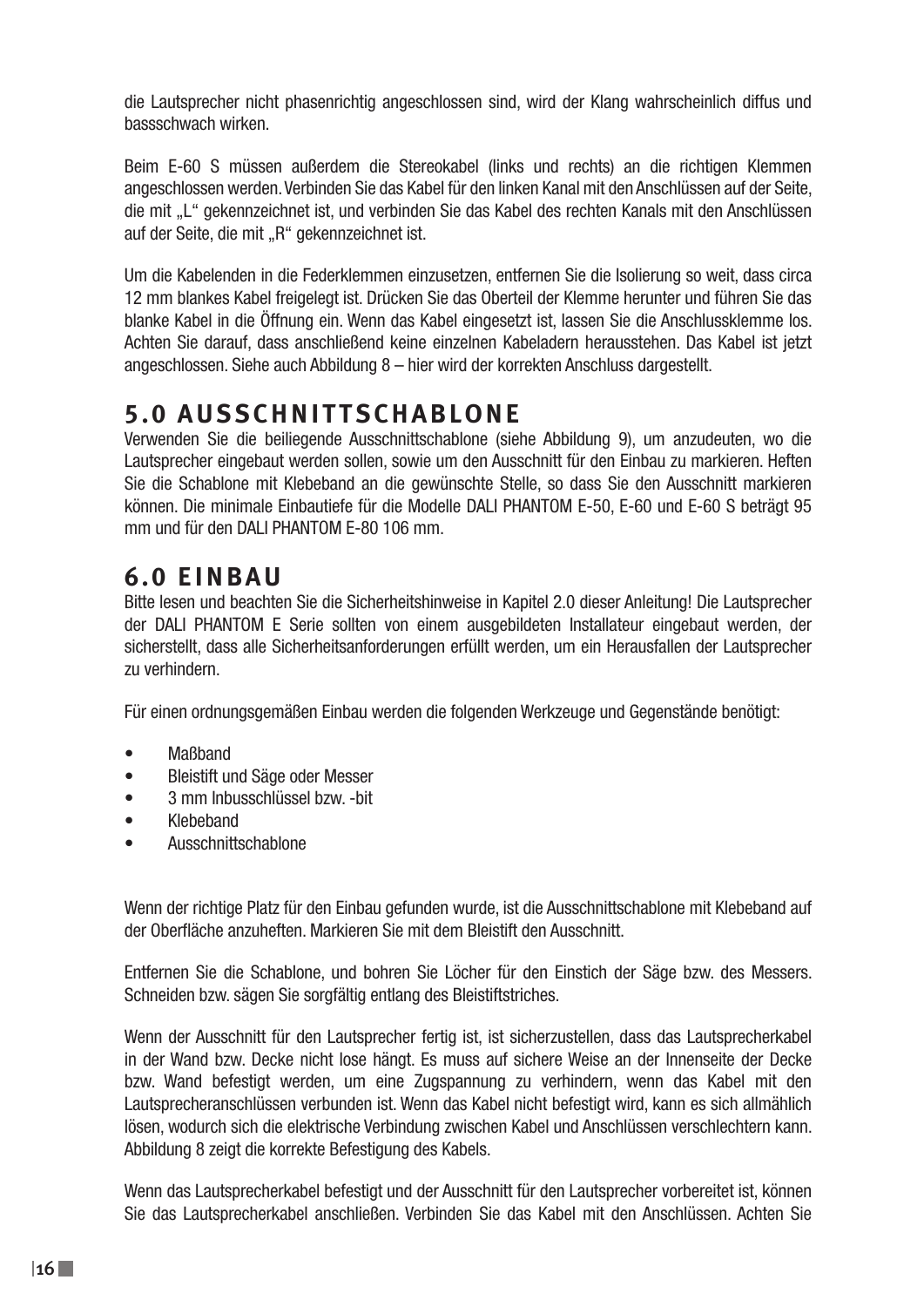dabei darauf, den roten (+) Anschluss des Verstärkers mit der roten (+) Klemme des Lautsprechers und den schwarzen (-) Anschluss des Verstärkers mit der schwarzen (-) Klemme des Lautsprechers zu verbinden. Bitte sehen Sie im Kapitel 4.5 dieses Benutzerhandbuches nach.

Wenn die Kabel angeschlossen sind, schalten Sie das System ein und machen vor dem endgültigen Einbau eine Hörprobe, um sicherzustellen, dass alle Verbindungen korrekt sind. Setzen Sie den Lautsprecher in den Wand- bzw. Deckenausschnitt und richten Sie ihn wie in Kapitel 4.4 beschrieben aus.

BITTE BEACHTEN: Achten Sie beim Einbau darauf, die Antriebseinheiten nicht zu berühren. Wenn der Lautsprecher ausgerichtet ist, ziehen Sie die vier Schrauben der Halterungen mit einem 3 mm Inbusschlüssel an, so dass der Lautsprecher sicher an seinem Platz gehalten wird. Achten Sie darauf, die Schrauben nicht zu fest anzuziehen und die Gewinde nicht zu beschädigen.

# **7.0 EINLAUFZEIT**

Sie sollten damit rechnen, dass sich die Klangqualität der neuen Lautsprecher im Laufe der ersten Zeit allmählich verbessert. In dieser Einlaufzeit braucht man nichts Besonderes zu tun – doch rechnen Sie mit bis zu 100 Betriebsstunden (abhängig von der Lautstärke), bis das volle Leistungsniveau erreicht ist.

# **8.0 MAGNETISCHE ABSCHIRMUNG**

Die Lautsprecherchassis erzeugen ein Magnetfeld, das die Bildröhren von Fernsehgeräten oder Monitoren, Festplatten, Ton- und Videobänder sowie Magnetkarten stören kann. Daher sollten sich solche Gegenstände nicht in der Nähe der Lautsprecher befinden, um Störungen oder Beschädigungen zu vermeiden. LCD- und Plasmabildschirme werden von Magnetfeldern nicht beeinflusst.

## **9.0 REINIGUNG**

Die Oberfläche der Lautsprecher kann mit gewöhnlichen Haushaltsreinigungsmitteln gereinigt werden. Es dürfen jedoch keine Reinigungsmittel verwendet werden, die scheuern; Säuren, Alkali oder antibakterielle Wirkstoffe enthalten. Verwenden Sie keine Sprays. Vermeiden Sie den Kontakt von Reinigungsmitteln mit den Lautsprecherchassis und reinigen Sie diese extrem vorsichtig. Besonders die Hochtöner sollten nur ganz vorsichtig mit einem weichen Tuch abgestaubt werden. Die Abdeckung kann mit einem Staubsauger oder einer normalen Kleiderbürste gereinigt werden.

# **1 0 . 0 U M W E L T I N F O R M A T I O N E N U N D ENTSORGUNG**

Die Erzeugnisse von DALI entsprechen der EU-Richtlinie 2002/95/EG zur Beschränkung der Verwendung bestimmter gefährlicher Stoffe in Elektro- und Elektronikgeräten sowie der EU-Richtlinie 2002/96/EG zur Entsorgung von Elektro- und Elektronik-Altgeräten. Das Abfall-Kennzeichen zeigt an, dass die Lautsprecher den genannten Direktiven entsprechen (siehe Abbildung 10). Die Lautsprecher müssen ordnungsgemäß entsorgt und recycelt werden. Bitte wenden Sie sich für weitere Informationen an Ihr örtliches Entsorgungsunternehmen.

# **11.0 TECHNISCHE DATEN**

In Tabelle 2 (Seite 39) finden Sie eine Aufstellung der wichtigsten technischen Daten Ihrer Lautsprecher. Bitte denken Sie jedoch daran, dass die Klangqualität eines Lautsprechers nicht allein aufgrund technischer Daten beurteilt werden kann. Um verschiedene Lautsprecher zu vergleichen, empfehlen wir Ihnen, sich diese anzuhören.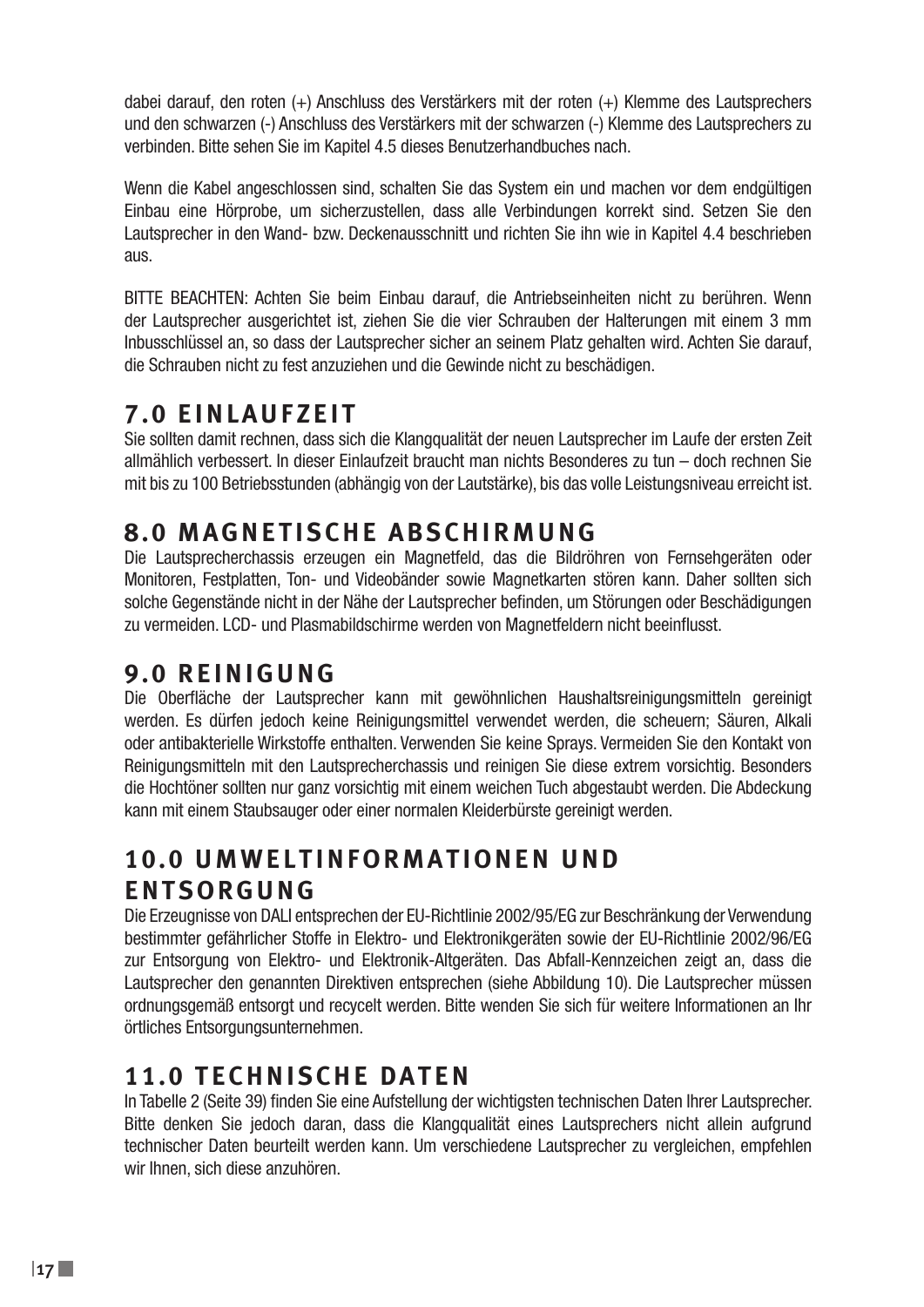## **INDHOLDSFORTEGNELSE**

| 1.0 MANUAL                                       | 19 |  |
|--------------------------------------------------|----|--|
| 2.0 SIKKERHEDSFORANSTALTNINGER                   | 19 |  |
| 3.0 UDPAKNING/LISTE OVER DELE                    | 19 |  |
| 4.0 DALI PHANTOM E SERIEN OPSÆTNING OG PLACERING | 19 |  |
| 5.0 UDSKÆRINGSSKABELON                           | 22 |  |
| 6.0 INSTALLATION                                 | 22 |  |
| 7.0 IBRUGTAGNING                                 | 23 |  |
| 8.0 MAGNETISK SKÆRMNING                          | 23 |  |
| 9.0 VEDLIGEHOLDELSE                              | 23 |  |
| 10.0 MILJØOPLYSNINGER OG BORTSKAFFELSE           | 23 |  |
| <b>11.0 TEKNISKE SPECIFIKATIONER</b>             | 23 |  |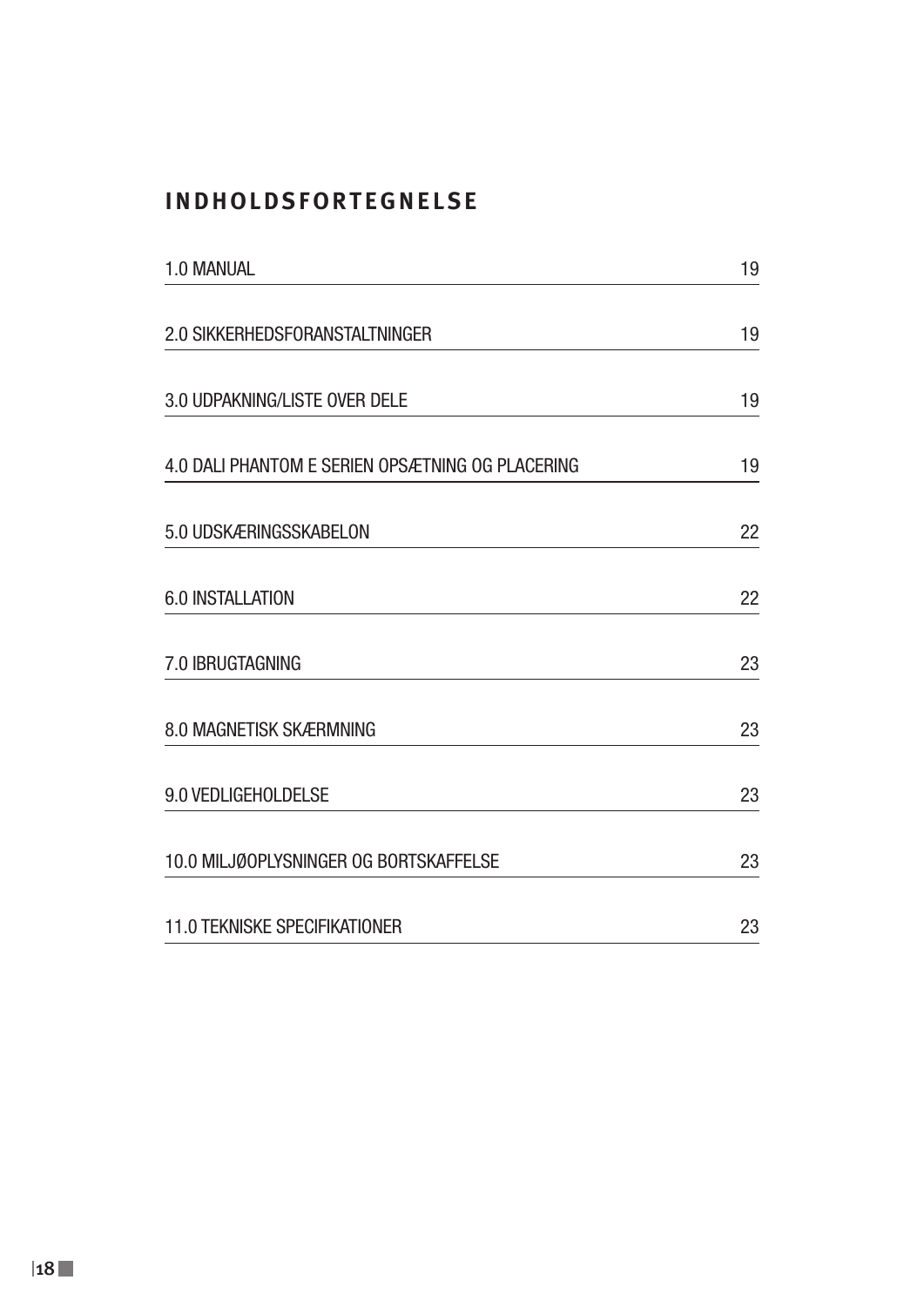# **1.0 MANUAL**

Tillykke med dine nye højttalere. Du bedes læse denne manual grundigt, inden du pakker dine nye højttalere ud og installerer dem for at få mest muligt ud af dit køb. Du kan få flere oplysninger på vores hjemmeside www.dali-speakers.com eller ved at kontakte din autoriserede DALI-forhandler.

# **2.0 SIKKERHEDSFORANSTALTNINGER**

- Følg altid retningslinjerne for sikkerhed.
- DALI PHANTOM E Serien er beregnet til brug indendørs.
- Højttaleren må kun benyttes indendørs og aldrig under ekstreme varme eller kolde forhold.
- DALI PHANTOM E Serien må ikke udsættes for direkte sollys.
- Slå strømmen fra forstærkeren, når højttalerkablerne tilsluttes højttaleren og forstærkeren.
- DALI PHANTOM E Serien skal installeres af fagfolk.
- Sørg altid for, at der ikke er nogen installationer, såsom gasrør, ventilation, el-kabler m.v. i loftet eller på væggen, hvor højttaleren monteres.
- Væggen eller loftet skal kunne bære højttalerens vægt se de tekniske specifikationer.
- Hvis højttalerne er monteret i et loft eller væg, hvor der er en dampspærre inde i muren/ loftet, skal du sørge for ikke at gennembore/beskadige dampspærren.

# **3.0 UDPAKNING/LISTE OVER DELE**

Pas på, at du ikke beskadiger indholdet, når du pakker delene ud. Kontrollér, at alle dele medfølger i kassen, se tabel 1. Gem emballagen, hvis dine højttalere skal flyttes eller efterses.

# **4 . 0 D A L I P H A N T O M E S E R I E N O P S Æ T N I N G O G PLACE-RING**

DALI PHANTOM E Serien giver den unikke, roste og ægte DALI PHANTOM højttalerlyd, der nemt og diskret kan integreres i dit hjem.

DALI PHANTOM E Serien er lige så velegnet til stereo- og hjemmebiosystemer, hvor god lydkvalitet har høj prioritet. DALI PHANTOM E Serien er også meget velegnet til større områder, hvor høj lydkvalitet ønskes, f.eks. i forhaller eller i butikker. DALI anbefaler, at der benyttes en subwoofer sammen med DALI PHANTOM E Serien for at gøre det muligt at gengive de laveste frekvenser og overordnet forbedre dit lydsystem.

Til stereo og hjemmebiograf anbefaler vi, at du placerer højttalerne symmetrisk i forhold til din foretrukne lytteposition for at få det bedst mulige lydbillede (se figur  $1A + 1B + 1C$ ). For at bevare højttalerens klare lyd er det også vigtigt, at du ikke placerer højttaleren for langt væk fra lyttepositionen. Vi anbefaler en lyttevinkel på højst 45 grader (målt mellem højttalerens midterakse og lyttepositionen – se figur 2).

I en distribueret lydsystemopsætning er det vigtigt, at højttaleren er placeret, så det største område i rummet/rummene er dækket af lyd (se kapitel 4.4). For at opnå en ensartet lyddækning skal højttalerne fordeles jævnt i rummet/rummene (se figur 3).

Ting placeret mellem højttaleren og lyttepositionen kan påvirke lydkvaliteten. DALI PHANTOM er designet til at imødekomme vores princip om bred og jævn lydspredning. Ved at anvende højttalere med bred spredningsteknologi, bliver forvrængningen i det største lytteområde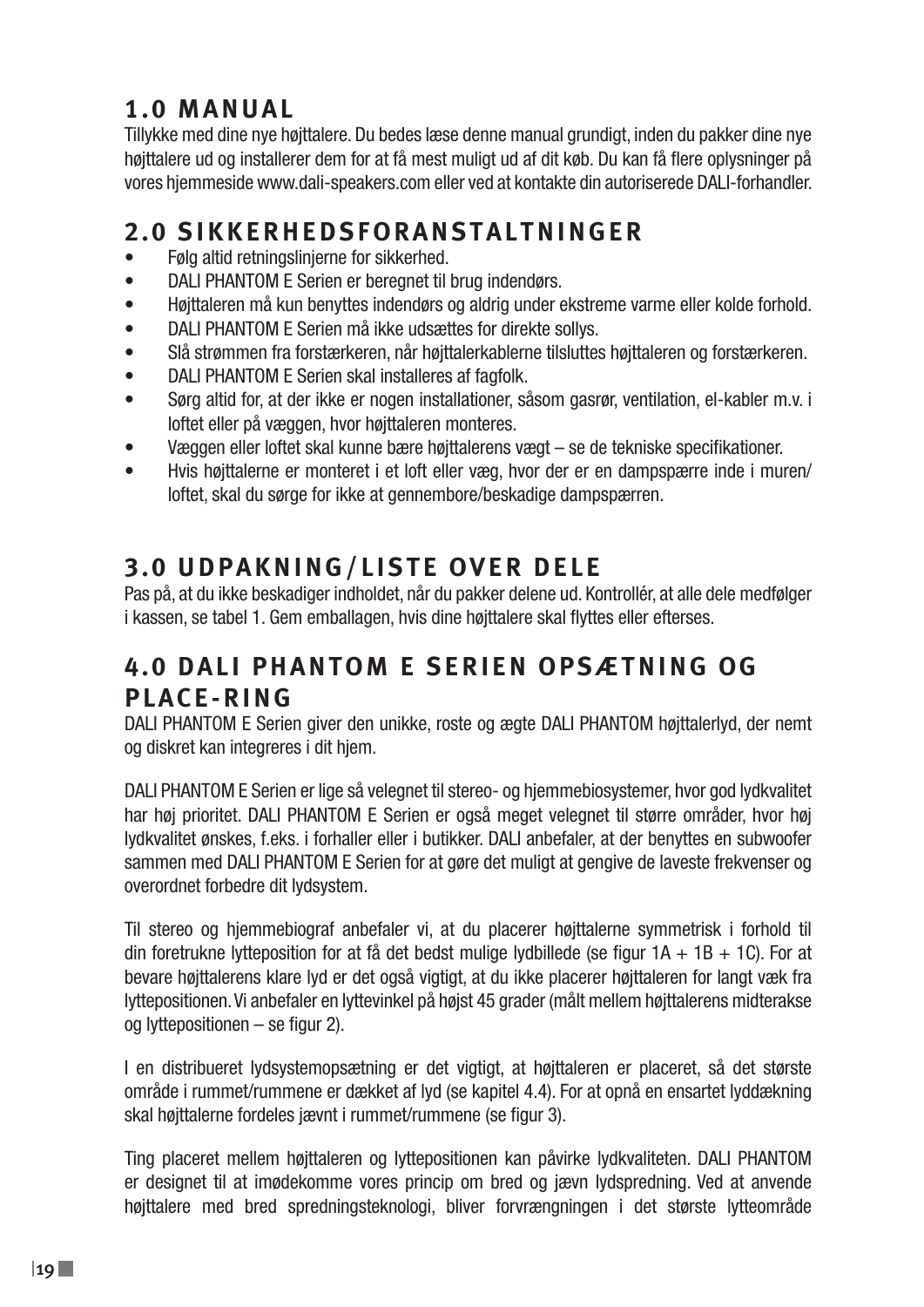reduceret, og integrationen med rummet vil blive bedre. Princippet om bred spredning sikrer også at lyden spredes jævnt inden for et stort område i rummet.

Alle rum har deres egen særlige akustik, der påvirker vores oplevelse af lyd fra en højttaler. Lyden, du hører, består både af direkte lyd fra højttalerne og reflekteret lyd fra gulvet, loftet og væggene. Sidstnævnte påvirker din oplevelse af lyden. Som hovedregel skal du prøve at undgå store, hårde og reflekterende områder i umiddelbar nærhed af dine højttalere, da det typisk vil forårsage stærke refleksioner, der kan forstyrre lydgengivelsens præcision og rumvirkning. Blødt inventar såsom gulvtæpper, gardiner m.v. kan hjælpe, hvis lyden er for klar.

Både mængden og kvaliteten af den dybe bas afhænger af rummets størrelse og form og placeringen af højttalerne. Hvis højttalerne placeres i nærheden af en side eller bagvæg, fremhæves bassen. Hvis de placeres i et hjørne fremhæves den endnu mere, men det vil øge refleksionen.

#### **4.1 Montering af beslag**

DALI PHANTOM E Serien leveres med beslag til loft-/vægmontering. Beslagene sørger for at højttaleren hænger godt fast på den overflade, de monteres på. Beslagene er bukket i en vinkel på 90 grader, når skruerne er strammet (se figur 4). Skruerne skal strammes, så højttaleren sidder sikkert på plads – men pas på med at stramme skruerne for meget. Brug en 3 mm unbrako-bit med en bitskruetrækker eller en bore/skruemaskine med mulighed for indstilling af moment. Hvis du bruger en bore/skruemaskine, indstilles drejningsmomentet til minimum for at undgå overspænding af skruer/doglegs. Skruerne er passende tilspændt når skumpakningen på bagsiden af højttaleren er sammenpresset og højttalerens kant flugter med overfladen som høittaleren monteres i.

Hvis du skal flytte højttaleren, skal du løsne skruerne ved at skrue ca. 5 til 20 omgange mod uret, hvorefter beslagene slipper. BEMÆRK: Sørg for IKKE at skrue mere end 20 til 25 omgange, da beslagene kan falde ud af skruerne.

Hvis du monterer højttaleren i en meget tyk væg, kan det være nødvendigt at skille beslaget fra skruerne og derefter montere dem med bunden opad. Modsat montering af beslagene gør det muligt at montere højttaleren i plader med en tykkelse på helt op til 65 mm (se figur 5).

### **4.2 Grill**

Front grillen låses fast til fronten af DALI PHANTOM E serien med de indbyggede magneter i høitalerens front baffle.

BEMÆRK: Der findes en firkantet grille som kan bestilles hos din DALI forhandler.

BEMÆRK: Indvendigt på grillen er der et stykke stof. Det er placeret på grillen for at beskytte mod støv og snavs. Det skal derfor blive siddende på grillen.

#### **4.3 Justering af knapper**

Når grillen fjernes fra højttaleren, ses bassen, diskanten og to knapper (se figur 6). Knapperne bruges til at justere lyden fra højttaleren til en brugerdefineret opsætning. Knapperne kan betjenes uafhængigt af hinanden.

Den ene knap kan øge diskanten til 3 dB, hvis den drejes fra "Normal" til "HF tilt".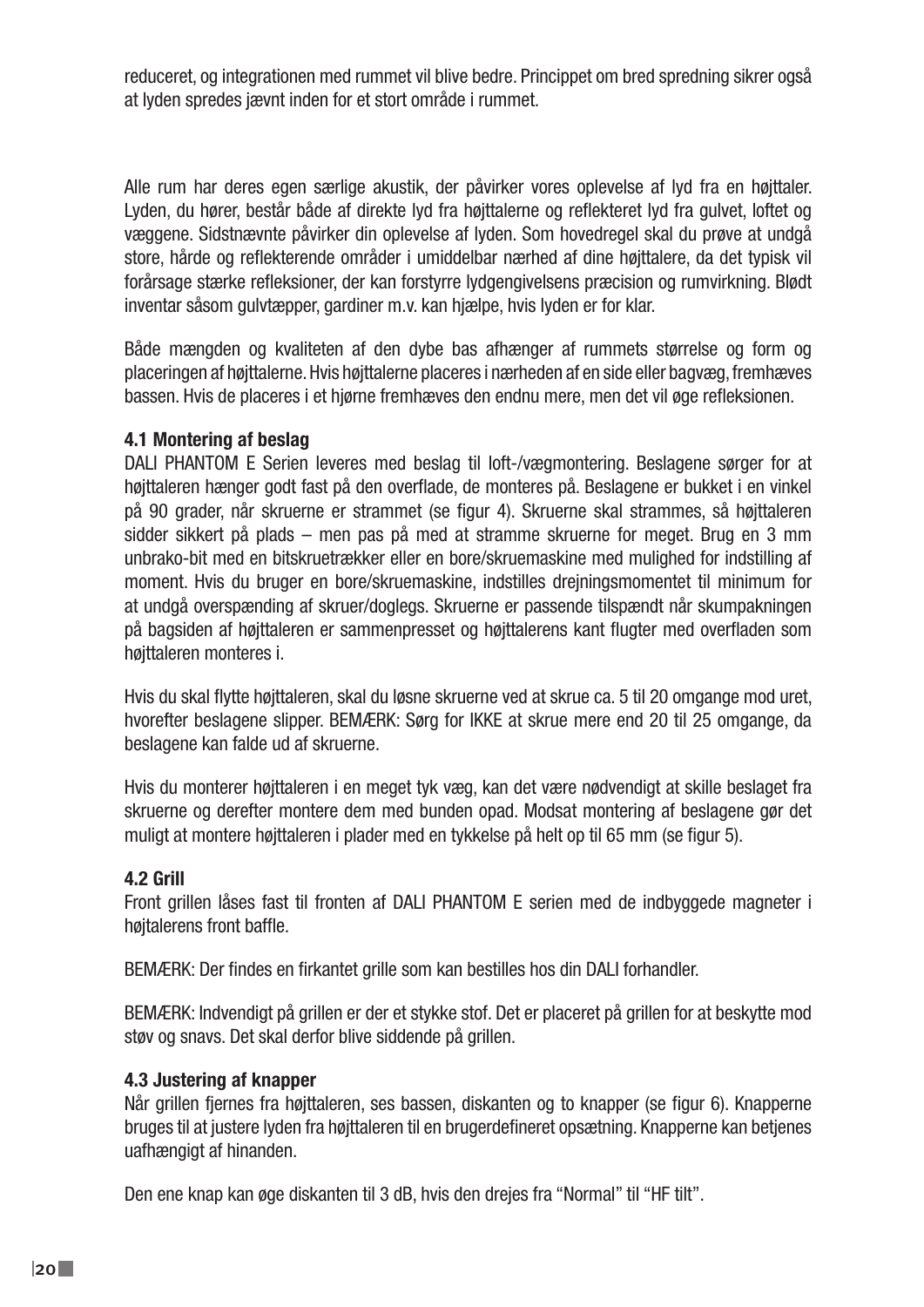Den anden knap har to indstillinger, som enten kan indstille højttaleren til at fokusere lyden i et mindre område eller udbrede lyden i et større område. Når lytterne er relativt tæt på centeraksen af højttaleren (tættere end 25 grader fra højttalerens centerakse) anbefaler vi, at indstille omskifteren til "Focus" indstillingen. Når du lytter langt væk fra midteraksen af højttaleren (mere end 25 grader væk fra højttalerens centerakse), eller hvis højttaleren bruges til at fylde et stort område med lyd, anbefaler vi, at omskifteren indstilles til "Distributed".

PHANTOM E-60 S har en basenhed, to diskantenheder og to knapper (se figur 6B). Knapperne kan bruges til at justere lyden til rummet og dine personlige præferencer. Knapperne kan betjenes uafhængigt af hinanden.

Den ene knap øger diskantniveauet med 3 dB i venstre kanal, når den omstilles fra "Normal" til "HF+". Den anden justerer diskanten i højre kanal på samme måde.

Når lytterne er forholdsvis tæt på højttalerens centerakse (mindre end 25 ° fra centeraksen), anbefaler vi at bruge knappernes "Normal"-indstilling. Når lytterne er længere væk fra højttalerens centerakse (mere end 25 ° fra centeraksen), eller hvis højttaleren skal fylde et større lytteområde med lyd, anbefaler vi at bruge knappernes "HF+"-indstilling.

### **4.4 Sådan drejes højttaleren – sådan bruges KOMPAS**

Når højttalerens beskyttelsesgitter er fjernet, kan man se en kompas ring på kanten af højttalerens kant , som kan bruges til at aflæse hvor meget højttaleren er roteret i forhold til den overflade, som højttaleren er monteret på - fx. en linie på loftet. Diskanten er en smule assymetrisk placeret – højttaleren bør roteres, så diskanten kommer tættest muligt på lyttepositionen (se figur 7).

PHANTOM E-60 S har en kompasring rundt omkring rammens kant (se figur 7B), som kan bruges til at aflæse højttalerens rotation i forhold til for eksempel en fast linje på loftet. Diskantenhederne bør anbringes, sådan at de er nærmest på den primære lytteposition.

### **4.5 Sådan tilsluttes kabler/valg af kabler**

Dit valg af kabler er afgørende for dit lydsystem. Vær opmærksom på, at det kan være meget svært at udskifte kabler efter montering. Vælg derfor kabler af god kvalitet fra begyndelsen. Du bedes kontakte din autoriserede DALI-forhandler for oplysninger om, hvilke kabler du bør vælge.

Når du forbinder kablet til højttaleren og forstærkeren, er det vigtigt, at højttaleren er tilsluttet den rigtige fase. Den røde (+) højttalertilslutning skal være forbundet med den røde (+) forstærkertilslutning. Den sorte (-) højttalertilslutning skal være forbundet med den sorte (-) forstærkertilslutning. Hvis højttalerne ikke er tilsluttet til den rigtige fase, vil lydbilledet typisk være diffust, og bassen vil være svag.

For E-60 S' vedkommende skal stereokablerne (venstre og højre) sluttes til de rigtige tilslutninger. Slut kablet for venstre kanal til tilslutningerne på den side, der er mærket "L" på etiketten på produktet, og slut kablet for højre kanal til tilslutningerne på den side, der er mærket "R".

Fjern kabelisoleringen, så ca. 12 mm af kabeltrådene stikker ud, for at isætte kabelenden i højttalerens tilslutning, der er udstyret med en fjeder. Tryk den øverste del af tilslutningen ned, og isæt kabeltrådene i åbningen. Når kablet er sat på plads, uden at løse kabeltråde stikker ud, slippes tilslutningen. Kablet er nu forbundet (se figur 8 for korrekt kabelforbindelse).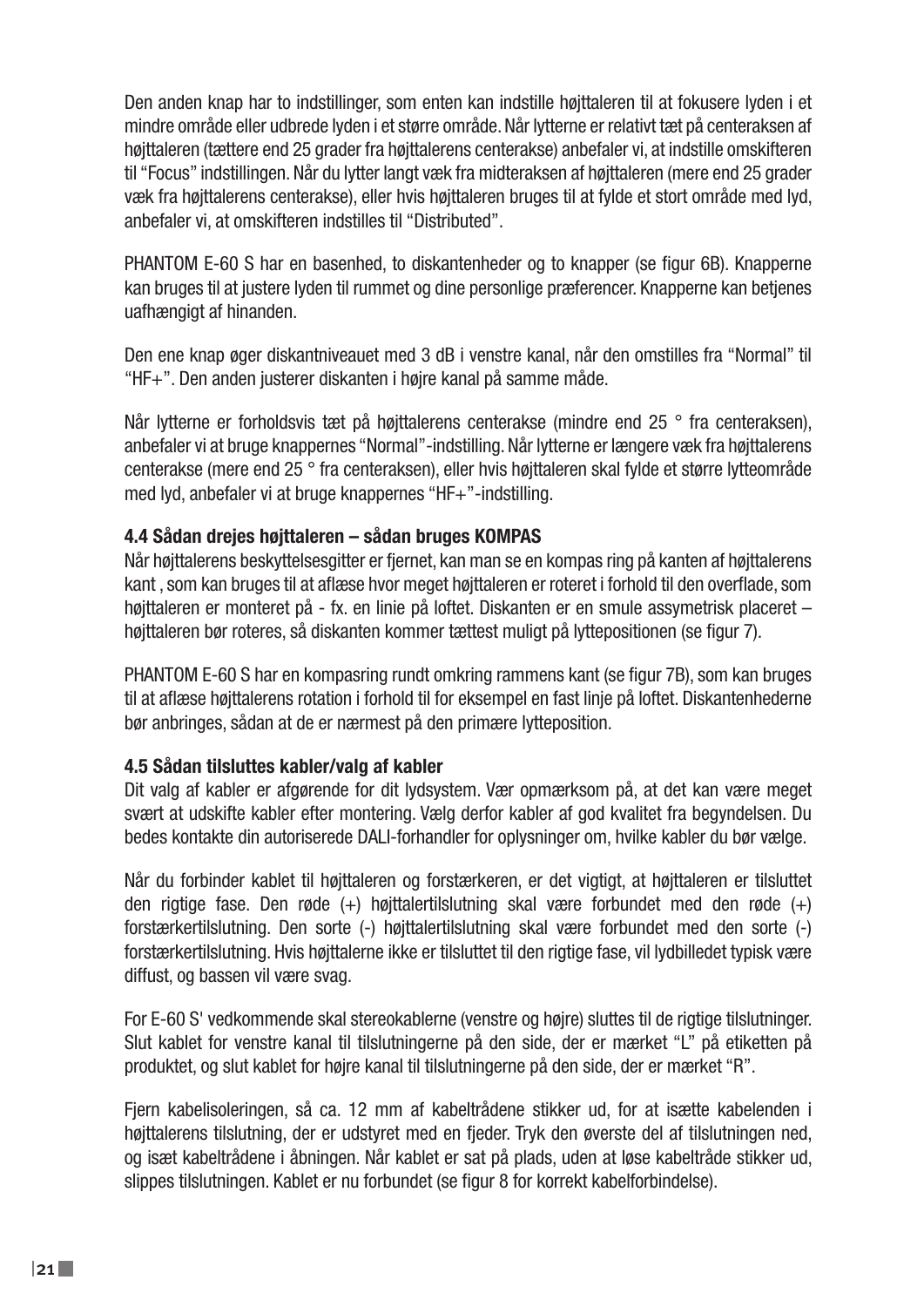# **5.0 UDSKÆRINGSSKABELON**

Den medfølgende udskæringsskabelon (se figur 9) kan benyttes til først at se, hvordan dine højttalere skal monteres og markere, hvor udskæringen skal være. Tape skabelonen fast på dit foretrukne monteringssted, så du kan markere den nødvendige åbning. Den mindste monteringsdybde for DALI PHANTOM E-50, E-60 og E-60 S er 95 mm (3,7"). For DALI PHANTOM E-80 er den 106 mm (4,2").

## **6.0 INSTALLATION**

Læs og følg retningslinjerne for sikkerhed i kapitel 2.0 i denne manual. DALI PHANTOM E Serien skal installeres af en fagmand for at sikre, at alle sikkerhedskrav er opfyldt for at undgå, at højttaleren falder ned m.v.

For korrekt installation er følgende værktøjer og elementer nødvendige:

- Målebånd
- Blyant og sav eller kniv
- 3 mm unbrakonøgle/-bit
- Bitskruetrækker (valgfri)
- Tape
- Cut-out skabelon

Når du har fundet det rigtige sted til placering af højttaleren, tapes monteringsskabelonen fast på overfladen. Tegn udskæringsområdet af med en blyant.

Fjern skabelonen og bor huller, så der er plads til saven eller kniven. Sav/skær forsigtigt langs blyantstregen.

Når hullerne til højttaleren er savet/skåret ud, skal du sørge for, at højttalerkablet ikke hænger løst under loftet/inde i væggen. Det skal sidde fast på oppe under loftet/inde i væggen for at undgå at kablet strammes, når det forbindes med højttalerens tilslutninger. Hvis kablet ikke sidder godt nok fast, kan det med tiden gå løst, hvilket giver dårlige elektrisk forbindelse mellem kabel og tilslutninger (se figur 8 for korrekt fæstning af kablet).

Når højttalerkablet er fæstnet, og hullet til højttaleren er savet/skåret ud, er du klar til at forbinde højttalerkablerne. Forbind kablet med tilslutningerne – sørg for at forbinde forstærkerens røde (+) tilslutning med højttalerens røde (+) tilslutning, og forstærkerens sorte (-) tilslutning med højttalerens sorte (-) tilslutning. Se kapitel 4.5 i denne manual.

Når kablerne er forbundet, kan du tænde for systemet og lytte til højttalerne inden endelig montering for at være sikker på, at alt er korrekt forbundet. Placér højttaleren i loft-/vægåbningen og justér højttaleren som beskrevet i kapitel 4.4. BEMÆRK: Undgå at røre ved driver enhederne under installering. Når højttaleren er justeret, skal du stramme de 4 skruer i højttalerbeslagene med en 3 mm unbrakonøgle/bit, så højttaleren sidder godt fast. Sørg for ikke at stramme skruerne for meget og ikke at flosse kabeltrådene.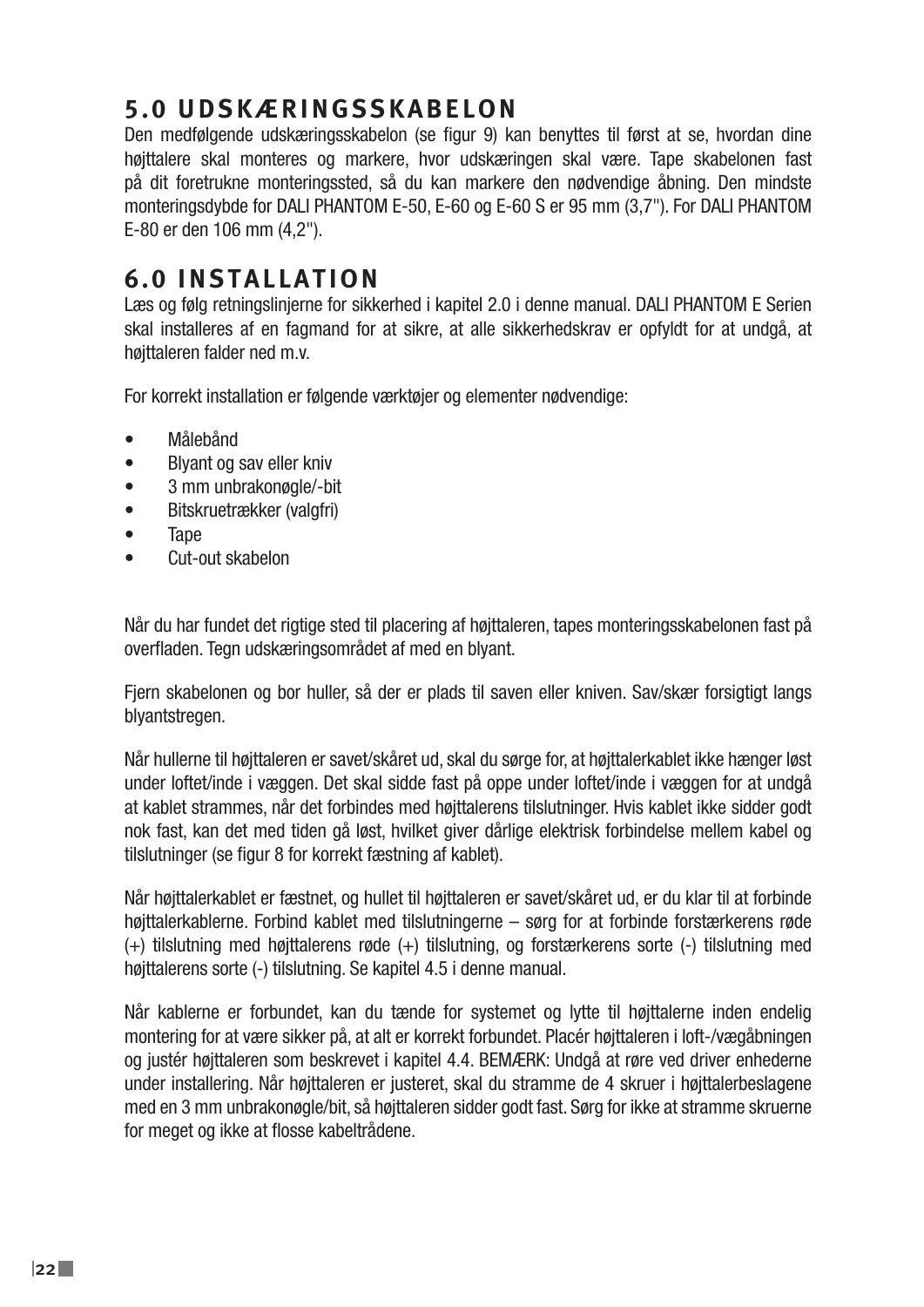# **7.0 IBRUGTAGNING**

Du kan forvente, at lydkvaliteten i dine nye højttalere gradvist bliver bedre i løbet af det første stykke tid. Højttalerne er ikke spillet til – du skal forvente op til 100 timers afspilning (afhængig af afspilningsniveau), inden højttalernes fulde potentiale er nået.

## **8.0 MAGNETISK SKÆRMNING**

Højttalerens driver enheder producerer et magnetisk felt, der kan interferere med CRT-tv/ skærme, harddiskdrev, lyd- og videobånd samt kortaflæsere m.v. Du skal derfor holde disse væk fra højttalerne for at undgå, at de bliver beskadiget. LCD- og plasma-tv/skærme påvirkes ikke af magnetiske felter.

# **9.0 VEDLIGEHOLDELSE**

Højttalerens overflader kan rengøres med almindelige husholdningsrengøringsmidler. Undgå at bruge produkter med slibemiddel eller produkter indeholdende syre, alkali eller antibakterielle stoffer. Undgå brug af aerosoler. Undgå at bruge rengøringsmidler direkte på driver enhederne og rengør dem ekstra forsigtigt, især diskanten. Grillen kan rengøres med en støvsuger eller en almindelig støveklud.

# **10.0 MILJØOPLYSNINGER OG BORTSKAFFELSE**

DALIs produkter er fremstillet, så de opfylder EU's direktiv om begrænsning af anvendelsen af visse farlige stoffer i elektrisk og elektronisk udstyr (RoHS) og WEEE-direktivet om affald af elektrisk og elektronisk udstyr. Affaldssymbolet viser, at højttalerne overholder disse direktiver (se figur 10). Højttalerne skal bortskaffes eller genvindes korrekt. Kontakt din lokale kommune eller dit renovationsselskab for flere oplysninger.

# **11.0 TEKNISKE SPECIFIKATIONER**

I Tabel 2 (se side 39) finder du de mest almindelige specifikationer for vores højttalere. Husk på, at lydkvaliteten på en højttaler ikke kan bedømmes ud fra tekniske specifikationer alene. For at sammenligne forskellige højttalere anbefaler vi, at du lytter til de pågældende forskellige højttalere.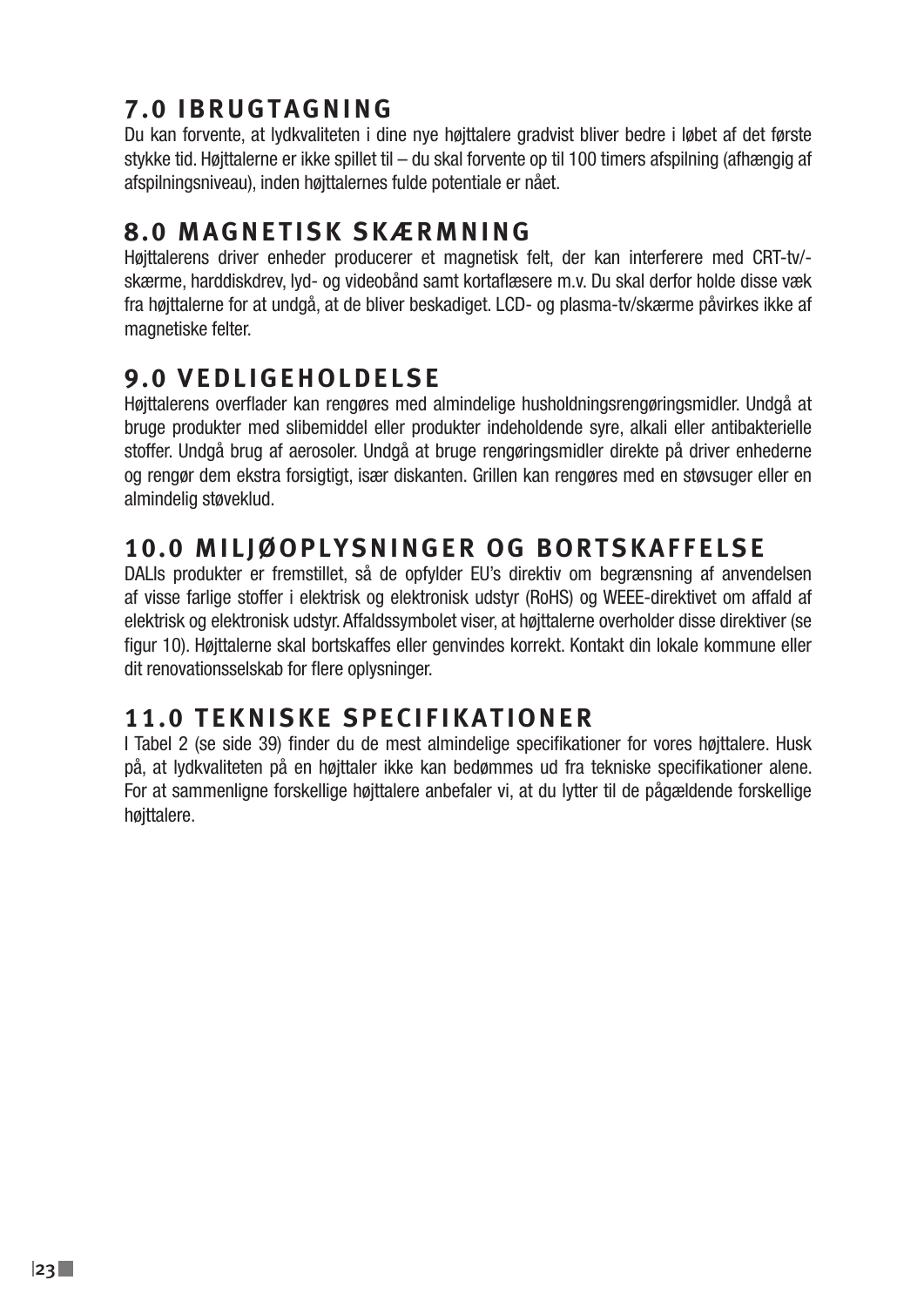# **目 录**

| 1.0 用户手册               | 25 |
|------------------------|----|
| 2.0 安全注意事项             | 25 |
| 3.0 启封/零件清单            | 25 |
| 4.0 达尼PHANTOM E系列安置和摆位 | 25 |
| 5.0 切割模板               | 27 |
| 6.0 安装                 | 28 |
| 7.0 热机                 | 28 |
| 8.0 磁屏蔽                | 28 |
| 9.0 保养                 | 29 |
| 10.0 环境信息和废弃处置         | 29 |
| 11.0 技术规格              | 29 |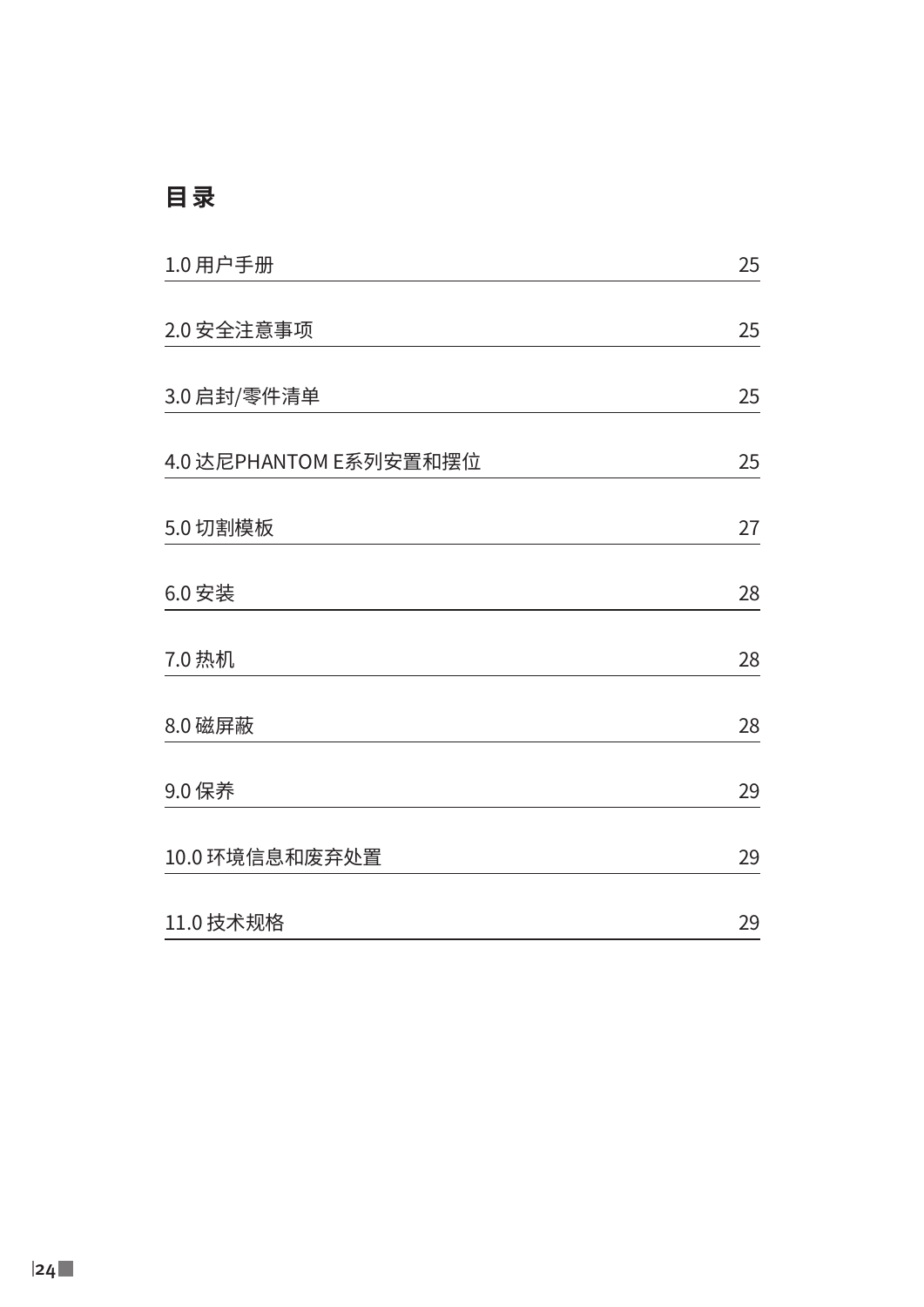### **1.0 用户手册**

感谢您购买我们的音箱。在启封和安装您的新音箱之前,请仔细阅读本手册,以使 音箱获得最佳音效。您可以通过登录我们的官网(www.dali-speakers.com.cn)或 联系达尼授权经销商,以了解更多信息。

### **2.0 安全注意事项**

- 请始终遵守所有安全规范。
- 达尼PHANTOM E系列音箱适合室内 使用。
- 该系列音箱只能在室内使用,不得暴露在极热或极寒气温中。
- • 请勿将达尼PHANTOM E系列音箱直接放置于阳光直射位置。
- 请在切断功放电源后,再使用音箱线缆连接音箱和功放。
- • 达尼PHANTOM E系列必须由专业人员安装。
- 请务必确保安装音箱的天花板或墙壁内没有煤气管道、通风管道或线缆等装 置。
- 墙壁或天花板必须能够承受音箱的重量 参阅技术规格。
- 若要将音箱安装在设有隔潮层的墙壁或天花板上,请务必确保在安装时不刺 穿/损坏该隔层。

#### • **3.0启封/零件清单**

当心,不要在打开包装时损坏零件!请检查包装箱内零件是否齐全,参见表1。请保 管好包装材料,以备日后运输或维修时使用。

### **4.0 达尼PHANTOM E系列安置和摆位**

达尼PHANTOM E系列能轻松与您的家居环境融于一体,让达尼PHANTOM E系列 音箱的卓越音质开启您的音乐之旅。

它能够完美融入环绕立体声音响系统和家庭影院系统,打造梦寐以求的震撼声 效。此外,它也非常适合在走廊、商场等要求优质音效的宽敞空间使用。达尼建议 PHANTOM E系列与一个低音炮配合使用,以实现最低音频音效以及音响系统的整 体性能提升。

对于立体声音响系统和家庭影院,我们建议将音箱对称摆放在您最喜欢的听音位 置周围,以获得最佳声场(见图 1A、1B、1C)。为避免声音清晰度受损,音箱与听音 位置不可相距过远。我们建议最佳偏轴试听角度为45゜(音箱中轴线与听音位置的 夹角-见图2)。

对分散布置于房间内的音响系统而言,音箱摆位尤为重要,这可以使声音覆盖房间 的所有主要区域(见第4.4节)。为使声音均匀覆盖房间,音箱应当均匀安装在房间内 (见图3)。

在音箱和听音位置之间放置其他物体可能有损音质。实现宽广的音域扩散是 PHANTOM E系列的设计宗旨之一。运用广域扩散技术能帮助音箱降低主要听音区 域的音效失真,呈现更出色的整体音效。广域扩散原则也确保了声响能大范围地覆 盖整个听音空间。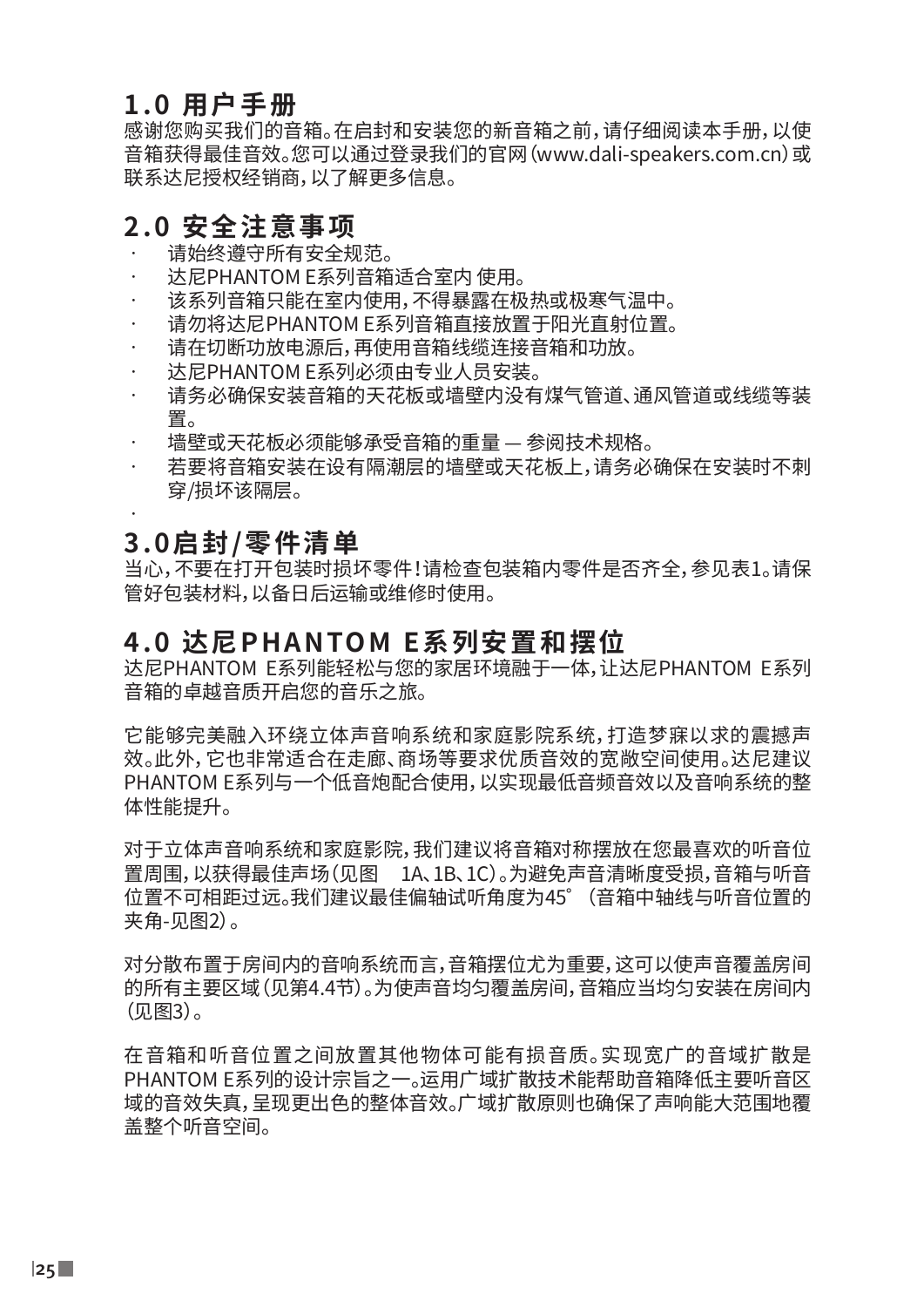各个房间的音响效果不尽相同,因此听者对同一音箱也会产生不同的音效感受。 您听到的声音不但有直接来自音箱的声音,也有来自地面、天花板和墙壁的反射 声,而反射声会影响您的听觉体验。基本规则是:尽量让音箱远离大面积的硬面反 射区,因为这些区域往往会产生明显的声波反射,干扰音质还原的精确度和空间效 应。倘若声音过于尖锐,可使用地毯、窗帘等柔软的物品加以缓解 。

重低音的音量和音质都与房间的大小、形状以及音箱摆位有关。将音箱的一侧或后 部靠近墙面放置,会加强低音效果。若靠墙角摆放,低音增强的效果会更显著,但与 此同时,反射也会随之加强。

#### **4.1 安装狗脚支架**

达尼PHANTOM E系列配备的狗脚支架方便用户进行入天花板/入墙安装。该支架 可将音箱后部稳稳固定在墙面上。狗脚支架伸出90゜角时,螺钉被拧紧(见图4)。应 当拧紧螺钉,以便音箱能牢固放置——但是不要将螺钉拧得过紧。拧螺钉时,使用 3mm的内六角扳头。内六角扳头应与手动螺丝刀或带内置扭矩设定的钻孔机搭配 使用。如果使用钻孔机,应将扭矩设定为最小值。适当地拧紧螺钉,压紧音箱后部的 垫片,且音箱的外框与安装面齐平。

如果需要拆卸音箱,逆时针旋松螺丝约5至20圈,紧固的支架即会松动。备注:不得 旋松螺丝超过 20-25 圈,否则支架可能从螺钉上脱落。

若要将音箱安装到非常厚的墙体材料上,可能需要将狗脚支架从螺丝上卸下,然后 倒挂安装。通过倒装狗脚支架,有可能将音箱安装到厚达2,55"/65 mm的墙板上( 见图5)。

#### **4.2 网罩**

达尼PHANTOM E系列中,前障板上组装的磁体能将网罩固定到位。

注意:另有方形网罩可供订购。

注意:网罩内侧设有一块无纺布。无纺布的作用是防止单元积灰。因此,必须保留网 罩上的无纺布。

#### **4.3 开关调节**

当您摘下音箱上的网罩后,你会看到低音单元、高音单元以及两个开关

(见图6)。两个开关可进行调节,让音箱从单独放音调整为配合整套立体声系统放 音。两个开关可独立操作,互不干扰。

如果将其中一个开关从"Normal(标准)"调至"HF tilt(趋向高频)"设置,可将高音 单元音量增加3分贝。

另一个开关则可聚集或扩散从音箱发出的声音。当听者相对靠近音箱中轴线(偏离 听音中轴小于25゜)时,建议将开关调至"Focus(聚集)"。当听者远离音箱中轴线( 偏离听音中轴25゜以上)时,建议将开关调至"Distributed(扩散)"。

PHANTOM E-60 S 由一个低音单元、两个高音单元和两个开关组成(见图 6B)。开 关可用来根据听音室和个人偏好调节声音。开关可彼此独立操作。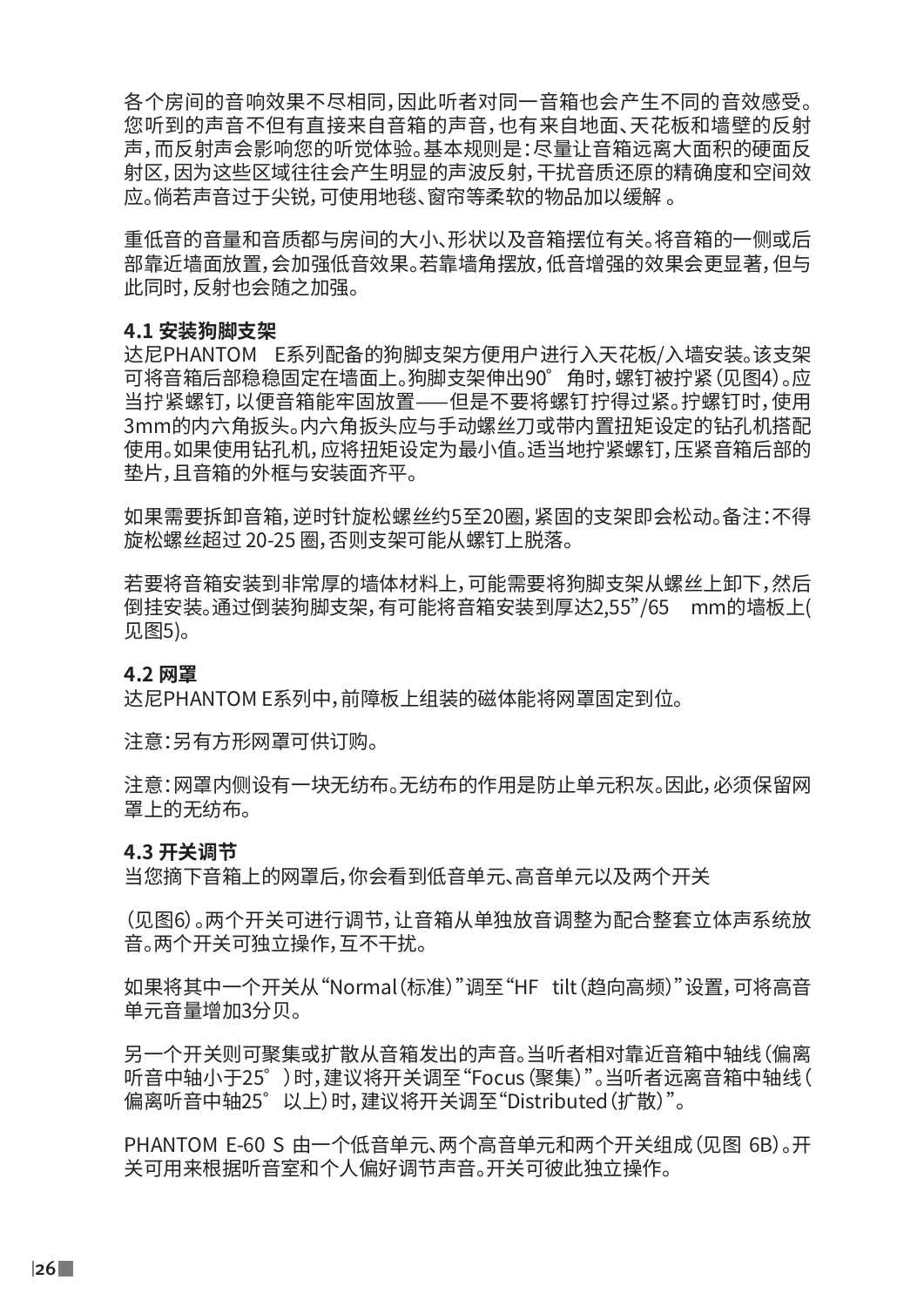其中一个开关可在"Normal"和"HF+"设置之间将左声道高音单元的电平增加 3 dB。另一个开关可以同样的方式调节右声道高音单元。

当聆听者离音箱的中心轴较近时(偏离轴的角度小于 25°),建议将开关设置 为"Normal"。当聆听者与中心轴的距离较远(偏离轴的角度大于 25°),或者音箱需 要填满较大的听音区域时,我们建议将开关设置为"HF+"。

#### **4.4 音箱旋转 - 使用指南针**

摘下网罩,可看到一个指南针(丹麦语中为"kompas")围绕在环形凹槽之中。

它可用来测量音箱相对于某个基准线(如天花板上的一条固定线)的偏角。高音单 元稍稍偏离中心,应予以定位,以最接近主要听音位置。

PHANTOM E-60 S 边框的边缘处有一个环形指南针(见图 7B),可用来读出音箱的 旋转,例如相对于天花板上某条固定直线的旋转。高音单元应摆放在离主要听音位 置最近的位置。

#### **4.5 连接线缆/选择线缆**

选择合适的线缆是音箱安装过程至关重要的一步。应注意,电缆安装后,替换起来 比较困难。因此,最好在开始就选择优质电缆。请咨询达尼授权经销商,了解关于线 缆选择的意见。

用线缆连接音箱和功放时,请务必保证音箱连接相位正确。音箱上的红色(+极)接 线端必须与功放上的红色(+极)接线端相连。音箱上的黑色(-极)接线端必须与功 放上的黑色(-极)接线端相连。如果音箱相位连接错误,则通常会导致声场效果不 理想,低音效果减弱。

另外,对于 F-60 S,立体声(左和右)线缆需要连接到正确的接线端。将左声道的线 缆连接到产品标签上"L"侧的接线端,右声道的线缆连接到"R"侧的接线端。

要将线缆插入音箱的压簧端口内,请剥掉线缆的绝缘层,得到大约½"/12 mm的裸 线。将端口顶部向下按,将裸线插入开口处。当线缆完全插入到位、没有松脱的股线 暴露在端口外时,即可松开端口。如此,完成线缆连接。正确的线缆连接方法详见图 8。

### **5.0 切割模板**

随附的切割模板(参见图9)形象地展现了音箱的安装方式,需要切割的部位均体现 在模板的相应位置。用胶带将模板粘贴在理想的音箱安装位置,然后标示出需要钻 孔的区域。达尼 PHANTOM E-50、E-60 和 E-60 S 的最小安装深度为 95 mm, 达尼 PHANTOM E-80 的最小安装深度为 106 mm。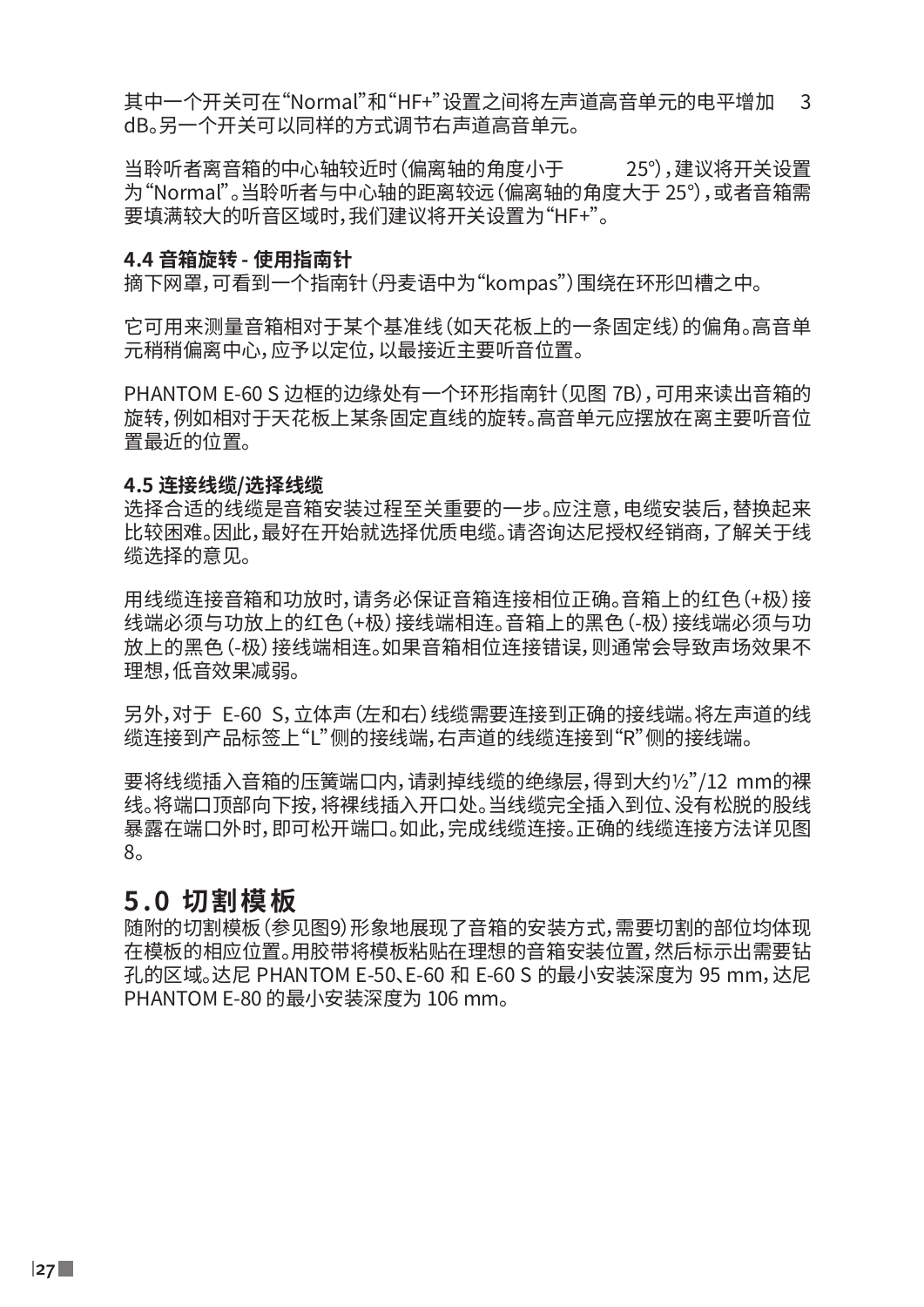### **6.0 安装**

请学习并遵守本手册 2.0章的安全指导!让训练有素的专业人员进行安装,确保符 合所有安全要求,避免音箱跌落。

正确安装音箱需要下述工具和物品:

- • 卷尺
- 铅笔、锯子或刀
- 3mm内六角扳头
- 手动螺丝起子(可选)
- • 胶带
- 切割模板

选好摆放位置之后,用胶带将安装模板粘在墙面上。用铅笔勾勒出需要切割的区 域。

取下模板,钻出小孔以便插入锯子或刀。沿着铅笔标出的记号线,小心地锯/切。

打好安装音箱用的孔洞之后,确保悬挂在天花板/墙壁内的音箱线缆不松弛。线缆 必须紧紧地固定在天花板/墙壁内,防止线缆与音箱端口连接后发生拉扯。如果不 固定线缆,线缆就会逐渐松动,导致它和端口之间接触不良(了解正确的线缆紧固 方法,请参见图8)。

音箱线缆固定到位,安装音箱的孔洞打好之后,就可以连接音箱线缆了。将线缆与 接线端相连接 – 仔细地将功放上的红色(+极)接线端与音箱上的红色(+极)接线端 相连,将功放上的黑色接线端(-极)与音箱上的黑色接线端(-极)相连。参见本手册 第4.5小节。

线缆连接完毕后,在进行最终安装之前,打开系统开关,试听音箱的放音效果,以确 保所有连接正确。将音箱嵌入墙壁开孔处,按照第4.4小节的规定摆正音箱。

注意:安装过程中,注意不要触摸到驱动装置。音箱摆位妥当之后,使用3mm内六 角扳手将音箱支架上的4颗螺丝拧紧,将音箱牢牢固定。拧螺丝时要小心,避免因用 力过度导致螺纹损坏。

### **7.0 热机**

新购的音箱在初期使用过程中,音质会逐步提高。音箱的热机过程无需特别的操 作,在播放时长超过100小时后(视播放级别而定),本款低音炮能够达到最佳性能。

### **8.0 磁屏蔽**

音箱驱动装置产生的磁场可能会对CRT电视/显示器、硬盘驱动器、录音带、录影带 以及磁卡等造成干扰,因此这些物品必须远离音箱。LCD和等离子电视/显示器不 受磁场影响。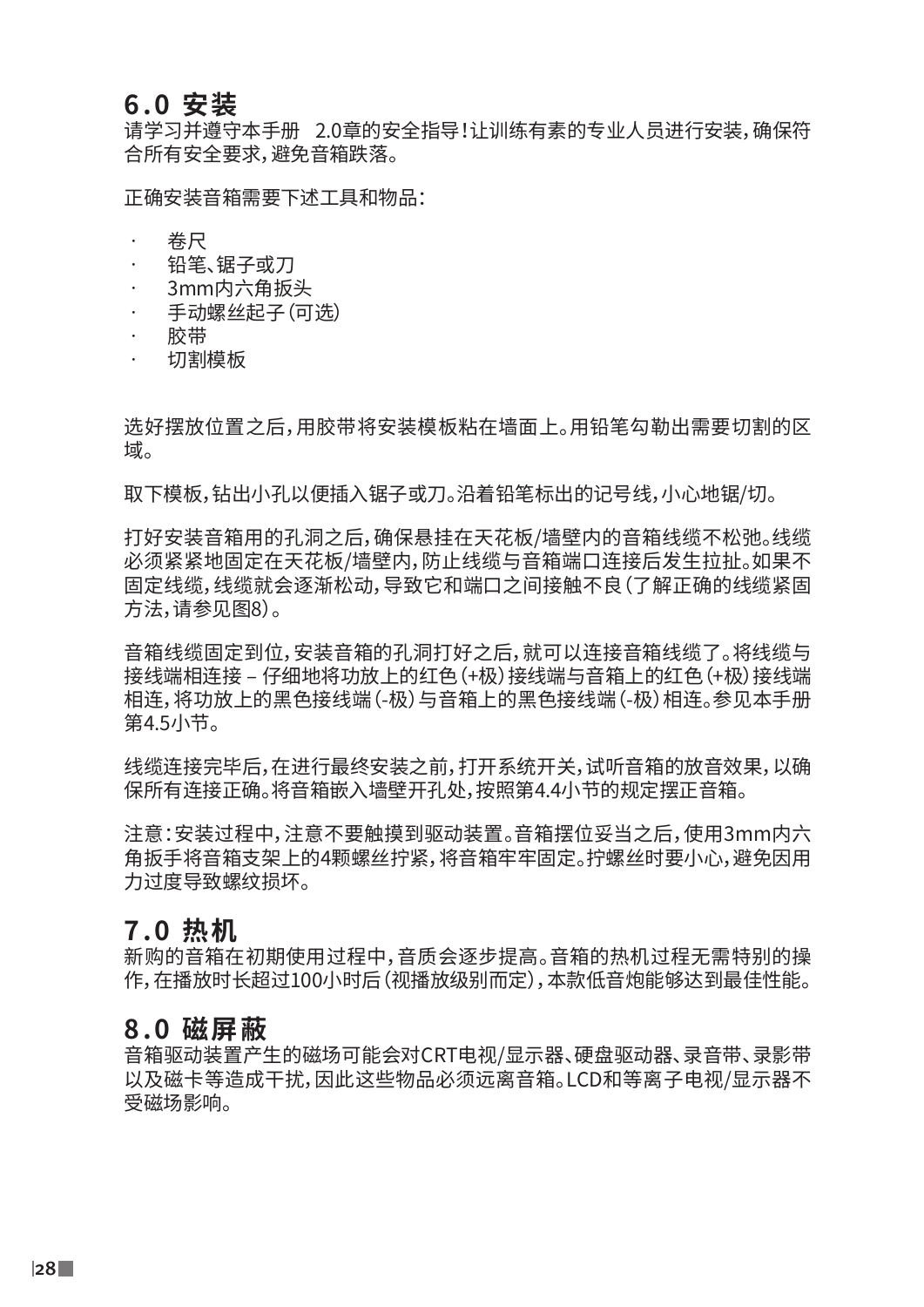## **9.0 保养**

可以使用普通的家用清洁剂清洁音箱表面。不得使用可能造成磨损或含有酸、碱或 抗菌剂的产品。不得使用清洁喷雾。不得在驱动装置上直接使用清洁剂,清洁时应 小心处理,尤其是高音单元。可使用吸尘器或普通衣刷对网罩进行清洁。

### **10.0 环境信息和废弃处置**

达尼产品的设计标准符合危害物质禁用指令(RoHS)和报废电子电气设备指令 (WEEE)。废弃物标识表明本音箱符合相关指令的要求(见图10)。音箱必须妥善 处置或回收。请咨询当地的废弃物管理部门。

### **11.0 技术规格**

表2(见第39页)中有达尼音箱最常见的规格数据。切记,音箱的音质不能光靠技术 指标判断。要比较不同音箱的好坏,我们建议您侧耳倾听。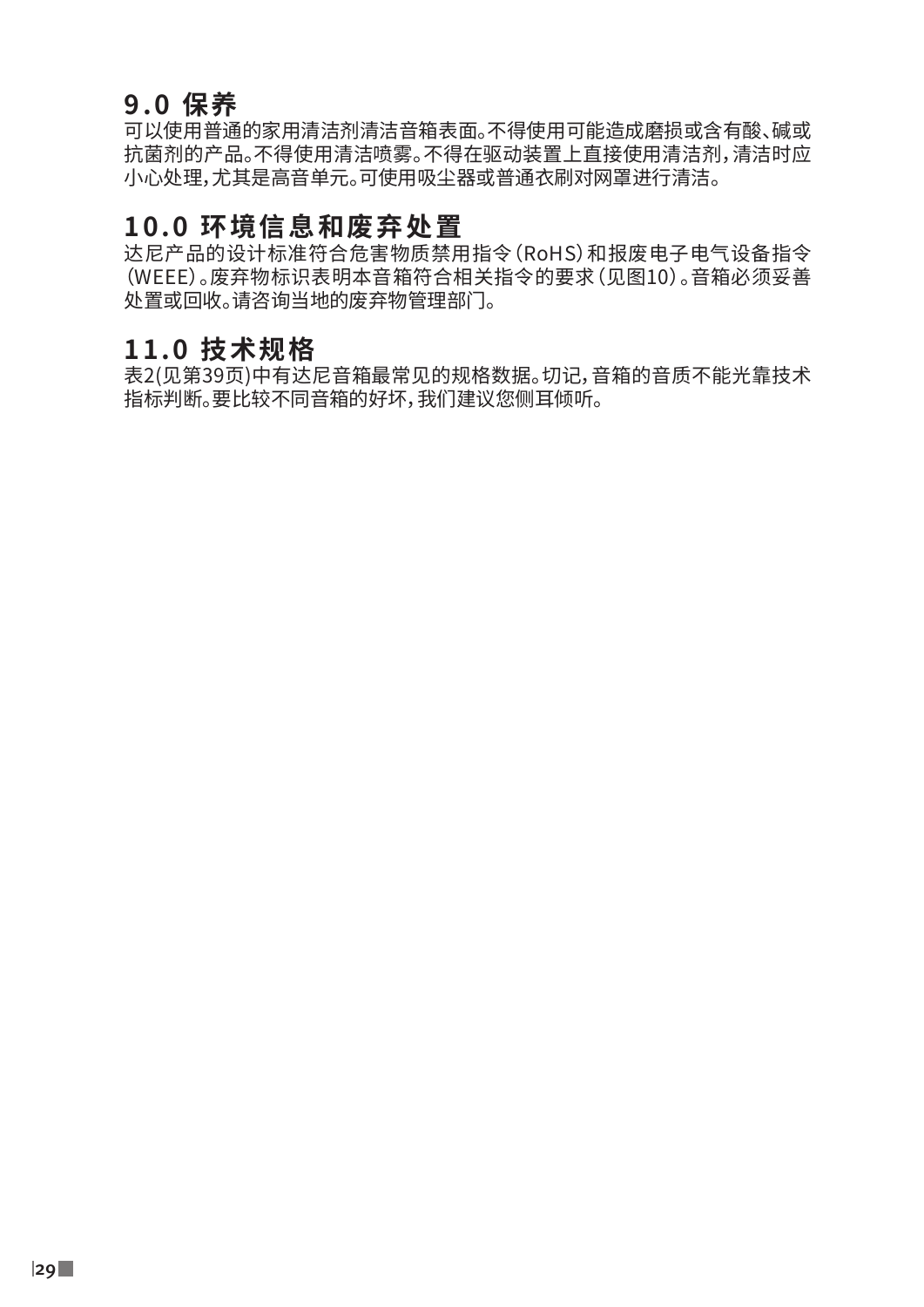### **CONTENU**

| 1.0 GUIDE DE L'UTILISATEUR                                       |    |
|------------------------------------------------------------------|----|
| 2.0 CONSIGNES DE SÉCURITÉ                                        | 31 |
| 3.0 DÉBALLAGE/LISTE DES COMPOSANTS                               | 31 |
| 4.0 DALI PHANTOM E SERIES - PARAMÉTRAGE ET EMPLACEMENT           | 31 |
| 5.0 GABARIT DE DÉCOUPE                                           | 34 |
| 6.0 INSTALLATION                                                 | 34 |
| 7.0 RODAGE                                                       | 35 |
| 8.0 BLINDAGE MAGNÉTIQUE                                          | 35 |
| 9.0 ENTRETIEN                                                    | 35 |
| 10.0 INFORMATIONS CONCERNANT L'ENVIRONNEMENT ET LA MISE AU REBUT | 36 |
| 11.0 CARACTÉRISTIQUES TECHNIQUES                                 | 36 |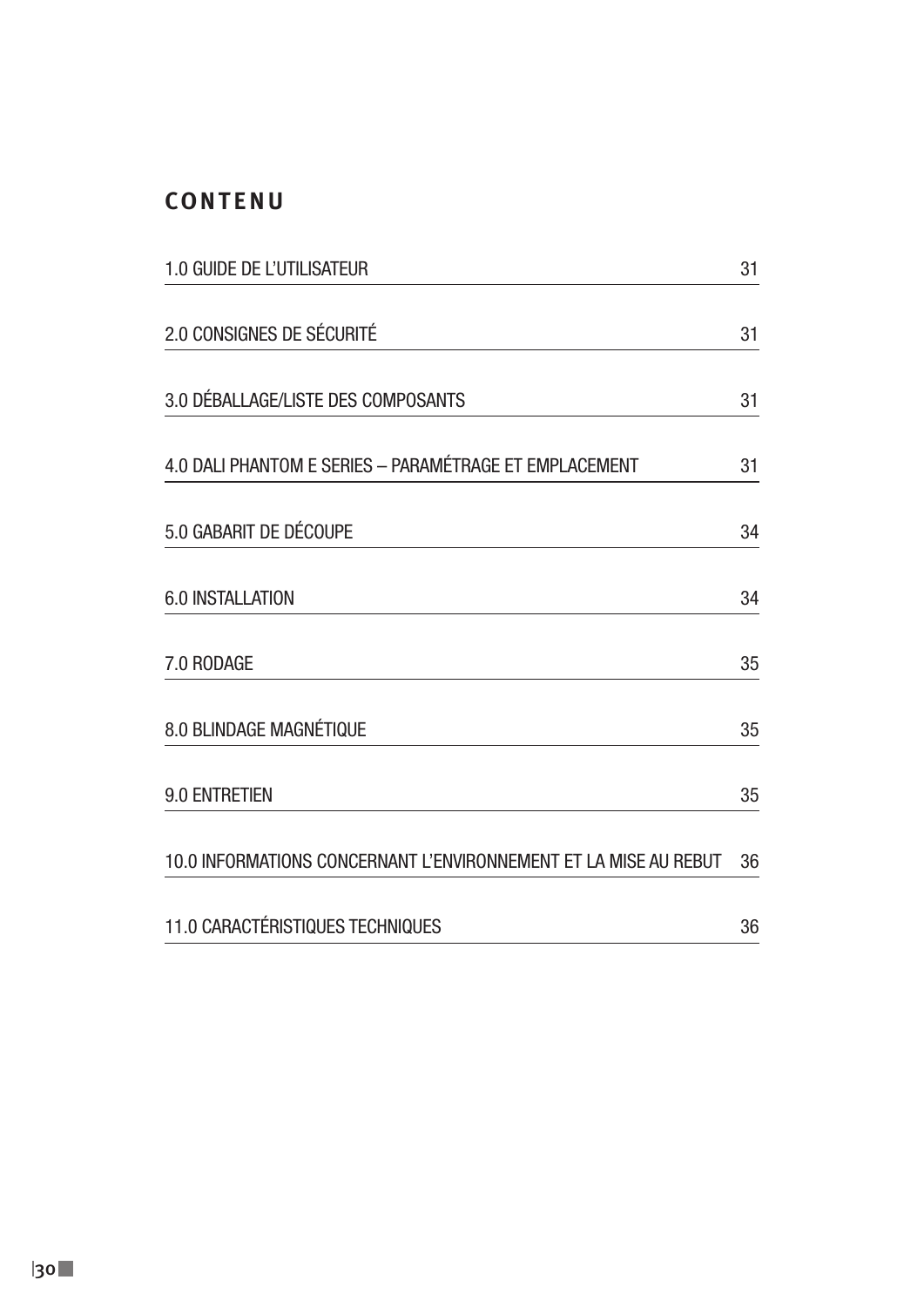# **1.0 GUIDE DE L'UTILISATEUR**

Félicitations pour votre achat de nouvelles enceintes. Afin de profiter au maximum de votre achat, veuillez lire attentivement ce guide avant le déballage et l'installation. Vous trouverez plus d'informations sur notre site Internet : www.dali-speakers.com ou en contactant votre revendeur DALI autorisé.

# **2.0 CONSIGNES DE SÉCURITÉ**

- Veillez toujours à respecter les consignes de sécurité.
- L'enceinte DALI PHANTOM E Series est conçue pour un usage intérieur.
- Cette enceinte doit exclusivement faire l'objet d'un usage à l'intérieur et n'être jamais exposée à des températures élevées ou faibles.
- L'enceinte DALI PHANTOM E Series ne doit pas être directement exposée à la lumière du soleil.
- Avant de connecter les câbles de l'enceinte avec l'enceinte et l'ampli, veillez à éteindre l'ampli.
- L'enceinte DALI PHANTOM E Series doit être installée par un professionnel.
- Assurez-vous qu'aucun équipement de type tuyau de gaz, ventilation, câbles, etc. ne passe dans le plafond ou le mur au niveau de l'emplacement prévu pour l'installation.
- Le mur ou le plafond doivent pouvoir supporter le poids de l'enceinte (cf les spécifications techniques).
- Si les enceintes sont installées dans le plafond ou le mur à l'endroit où se trouve un parevapeur dans la cloison, assurez-vous de ne pas percer/endommager celui-ci.

# **3.0 DÉBALLAGE/LISTE DES COMPOSANTS**

Prenez soin de ne pas endommager le contenu lors du déballage des différents composants. Assurez-vous que l'emballage en carton contient toutes les pièces (cf tableau 1). Conservez les matériaux d'emballage, dans l'éventualité où vous devriez transporter ou faire réparer vos enceintes.

## **4 . 0 D A L I P H A N T O M E S E R I E S – P A R A M É T R A G E E T EMPLACEMENT**

L'enceinte DALI PHANTOM E Series offre le son unique de renommée mondiale d'une authentique enceinte DALI PHANTOM. Elle est conçue pour une intégration facile et discrète dans votre maison.

L'enceinte DALI PHANTOM E Series convient tout aussi bien pour une installation stéréo ou un système home cinéma et en définitive pour tout système où la qualité du son joue un rôle crucial.

L'enceinte DALI PHANTOM E Series est également idéal dans des espaces plus vastes où l'on recherche une bonne qualité de son, par exemple dans les halls d'entrée ou les boutiques. DALI conseille l'association d'un caisson de grave avec l'enceinte DALI PHANTOM E Series afin de permettre la reproduction des fréquences basses et l'optimisation des performances globales de votre système audio.

Dans le cas d'une utilisation au sein d'un système stéréo ou home cinéma, nous conseillons de positionner vos enceintes de façon symétrique autour de votre position d'écoute favorite afin d'obtenir un rendu sonore optimal (cf. schémas 1A + 1B + 1C). Afin d'éviter d'influencer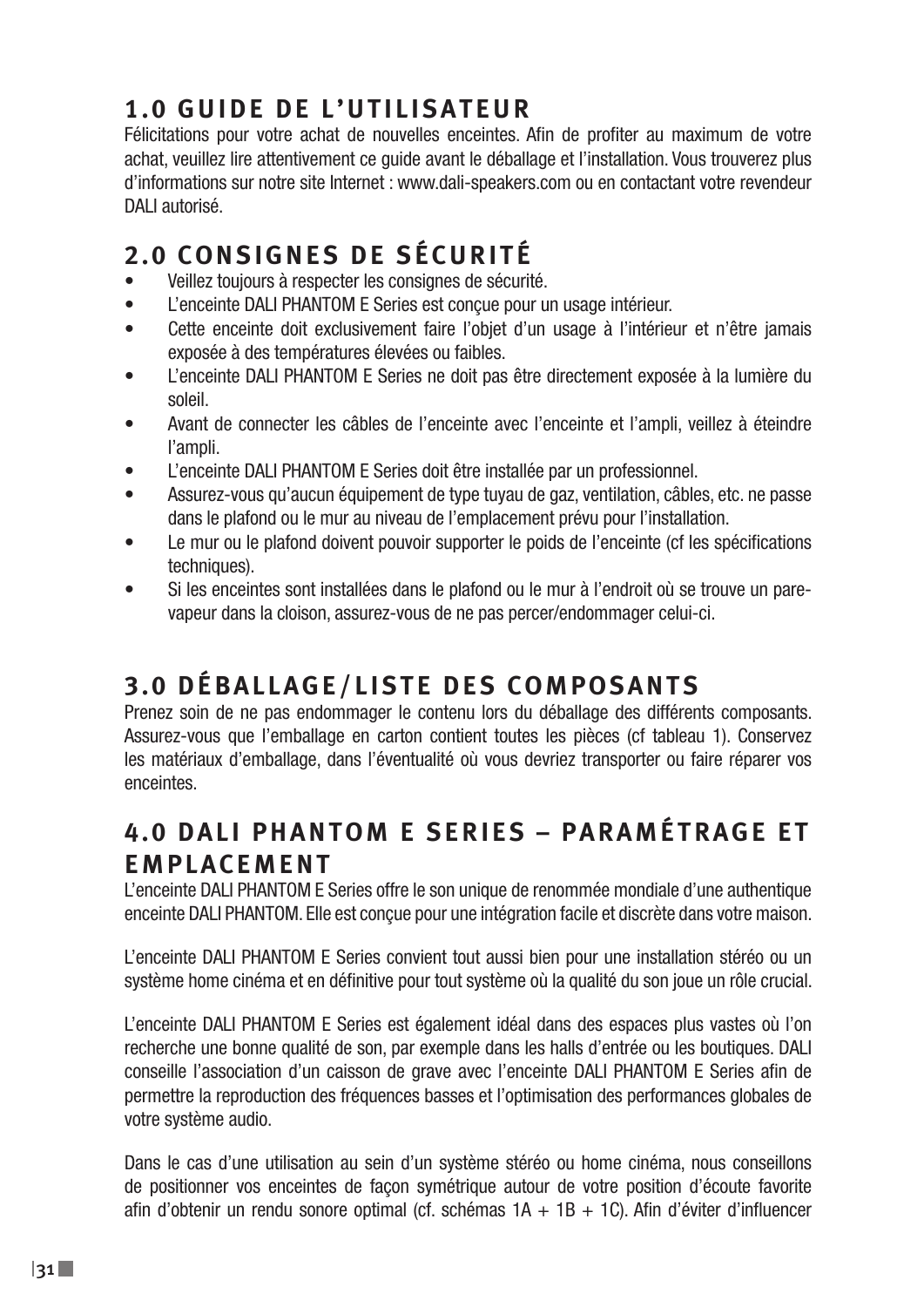négativement la clarté de l'enceinte, il est également important de ne pas situer l'enceinte à un endroit trop éloigné de la position d'écoute favorite. Nous recommandons que l'angle d'écoute par rapport à l'axe n'excède pas 45 degrés (mesuré entre le centre de l'axe de l'enceinte et la position d'écoute favorite. Cf. schéma 2).

Dans un système sonore paramétré de façon distribuée, il est important de positionner les enceintes de telle façon que la principale zone de la pièce (ou des pièces) soit couverte par le son (cf. paragraphe 4.4). Pour que le son se répande de façon uniforme, les enceintes doivent être installées à égale distance dans la (les) pièce(s) (cf. schéma 3).

La présence d'objets situés entre l'enceinte et la position d'écoute peut avoir un effet négatif sur la qualité sonore. L'enceinte PHANTOM E Series est conçue pour appliquer notre principe de dispersion large du son. L'usage d'enceintes équipées d'une technologie de dispersion large du son garantit que la distorsion dans la zone d'écoute principale sera réduite et l'intégration de la pièce optimisée. Le principe de diffusion large garantit également une répartition homogène du son dans le grand espace de la pièce d'écoute.

Chaque pièce possède des caractéristiques acoustiques uniques, qui influencent la manière dont nous entendons le son provenant d'une enceinte. Le son que vous entendez est constitué du son direct provenant des enceintes et du son réfléchi provenant du sol, du plafond et des murs. Ce dernier affectera votre expérience du son. La règle fondamentale consiste à essayer d'éviter d'avoir de grandes surfaces dures et réfléchissantes à proximité de vos enceintes, car celles-ci provoqueront généralement de puissants effets de réflexion pouvant altérer la précision et la spatialisation de la restitution sonore. Les objets souples, tels que les tapis, les rideaux, etc. peuvent également être utiles si le son semble trop aigu.

Le volume et la qualité des graves dépendent de la taille et de la forme de la pièce, ainsi que de la position des enceintes. Les graves seront accentués si un mur se trouve sur le côté ou à l'arrière de vos enceintes. Positionner vos enceintes dans un coin accentuera encore ce phénomène et augmentera également le phénomène de réflexion.

#### **4.1 Installer les supports angulaires muraux**

Des supports angulaires pour le plafond/le mur sont compris dans la livraison de l'enceinte DALI PHANTOM E series. Les supports fixent solidement l'enceinte à l'arrière de la surface sur lequel il est installé. Les supports angulaires muraux forment un angle à 90 degrés lorsque les vis sont serrées (cf. schéma 4). Les vis doivent être bien serrées afin que les enceintes soient maintenues en place, sans pour autant trop les serrer. Servez-vous d'un embout Allen de 3 mm afin de serrer les vis. L'embout peut être utilisé soit sur un tournevis, soit sur une perceuse avec couple de serrage réglable intégré. Si vous utilisez une perceuse, réglez le couple de serrage sur le minimum. Les vis sont serrées correctement lorsque le joint à l'arrière de l'enceinte est compressé et la bague rotative de l'enceinte est alignée avec la surface de montage.

Si vous souhaitez démonter l'enceinte, desserrez les vis en tournant 5 à 20 fois dans le sens inverse des aiguilles d'une montre. Les supports angulaires relâcheront alors leur emprise. REMARQUE : ne pas dévisser en tournant plus de 20 ou 25 tours car les supports pourraient sortir du pas de vis.

Si vous souhaitez installer l'enceinte sur un mur composé d'un matériau très épais, il sera peutêtre nécessaire de démonter les supports angulaires muraux en les retirant des vis, puis de les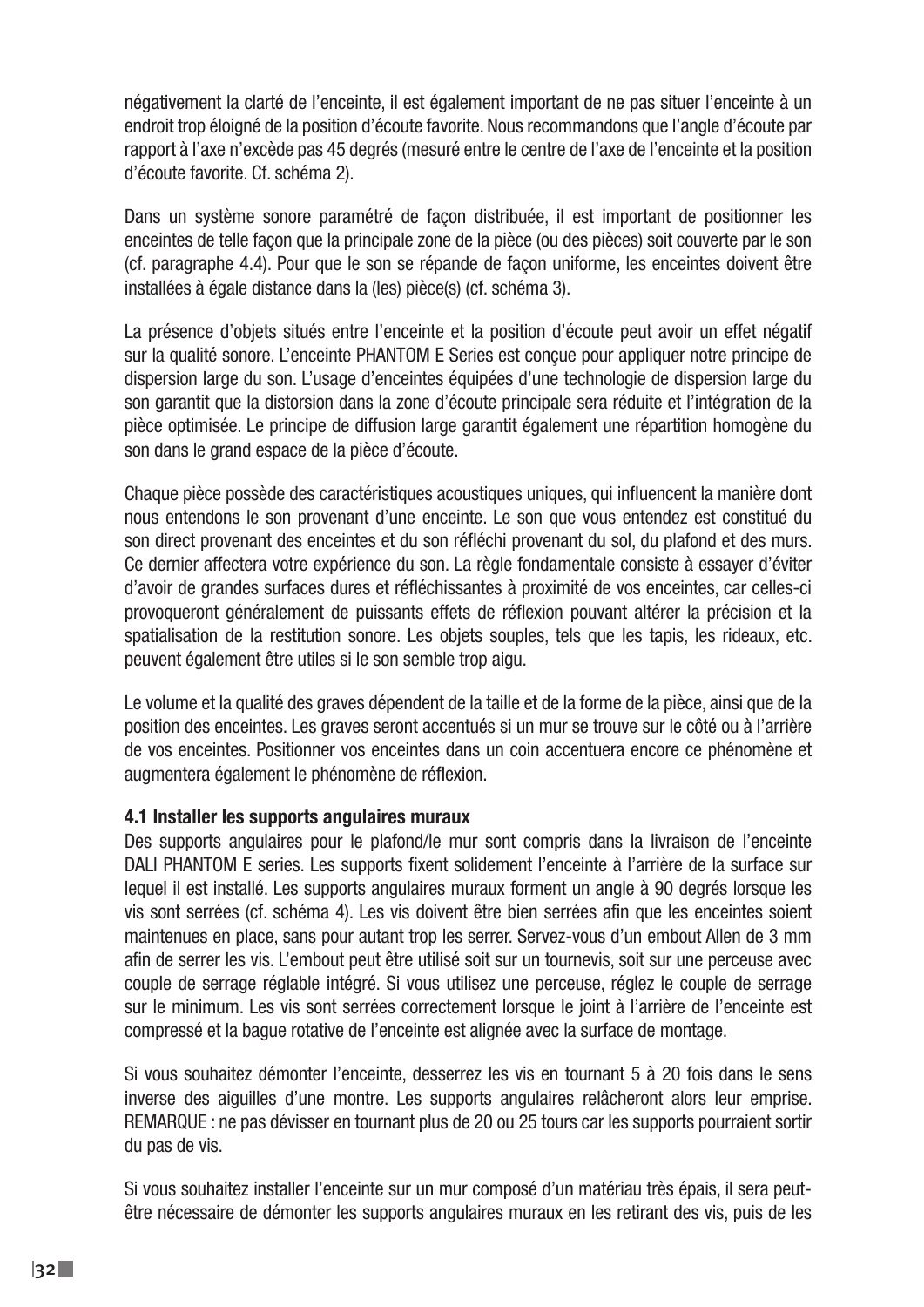réinstaller ensuite dans une position inversée. L'installation en position inversée des supports angulaires muraux permettra de fixer les enceintes sur des panneaux d'une épaisseur pouvant atteindre jusqu'à 2,55"/65 mm (cf. schéma 5).

### **4.2 Grille**

La grille frontale est maintenue en place par les aimants intégrés dans le baffle frontal de l'enceinte DALI PHANTOM series.

REMARQUE : Une grille carrée est disponible en option.

REMARQUE : Un morceau de tissu non-tissé est placé sur la face intérieure de la grille. Disposé sur la grille, il sert à protéger les enceintes de la poussière et des salissures. Pour cette raison, il est important de le maintenir sur la grille.

### **4.3 Réglage des commutateurs**

Une fois la grille retirée de l'enceinte, vous voyez le tweeter (fréquences aigues) et le buffer (fréquences médium-aigu) ainsi que deux commutateurs (cf. schéma 6). Les commutateurs peuvent servir à modifier le son de l'enceinte et à obtenir un réglage personnalisé. Le réglage de chaque commutateur n'influe pas sur l'autre.

L'un des commutateurs permet d'augmenter le niveau du tweeter de 3dB lorsqu'il passe du réglage « normal » à « HF tilt ».

L'autre commutateur peut focaliser ou distribuer le son de l'enceinte. Lorsque les auditeurs se trouvent relativement proches de l'axe central de l'enceinte (angle inférieur à 25 degrés par rapport à l'axe), nous recommandons le réglage du commutateur sur « Focus ». Lorsque les auditeurs sont éloignés de l'axe central de l'enceinte (angle de plus de 25 degrés par rapport à l'axe) ou si le son de l'enceinte est destiné à couvrir un vaste espace, nous recommandons le réglage du commutateur sur « Distributed ».

Le PHANTOM E-60 S comprend un woofer, deux tweeters et deux commutateurs (voir schéma 6B). Les commutateurs peuvent être utilisés pour régler le son en fonction de la pièce et des préférences personnelles. Le réglage de chaque commutateur n'influe pas sur l'autre.

Un commutateur augmentera le niveau du tweeter du canal gauche de 3 dB quand le réglage passe de « Normal » à « HF+ ». Le deuxième commutateur ajuste de manière similaire le tweeter du canal droit.

Lorsque les auditeurs se trouvent relativement proches de l'axe central de l'enceinte (angle inférieur à 25 degrés par rapport à l'axe), nous recommandons le réglage des commutateurs sur « Normal ». Lorsque les auditeurs sont éloignés de l'axe central de l'enceinte (angle de plus de 25 degrés par rapport à l'axe) ou si l'enceinte est destinée à couvrir un vaste espace d'écoute, nous recommandons de régler les commutateurs sur « HF+ ».

### **4.4 Rotation de l'enceinte – Utiliser la boussole**

Une fois la grille retirée, vous pouvez voir une boussole avec anneau (kompas en danois) autour du bord du cadre de l'enceinte. Celle-ci peut servir à indiquer la rotation relative de l'enceinte par rapport, par exemple, à une ligne fixe sur le plafond. Le tweeter est légèrement décentré et doit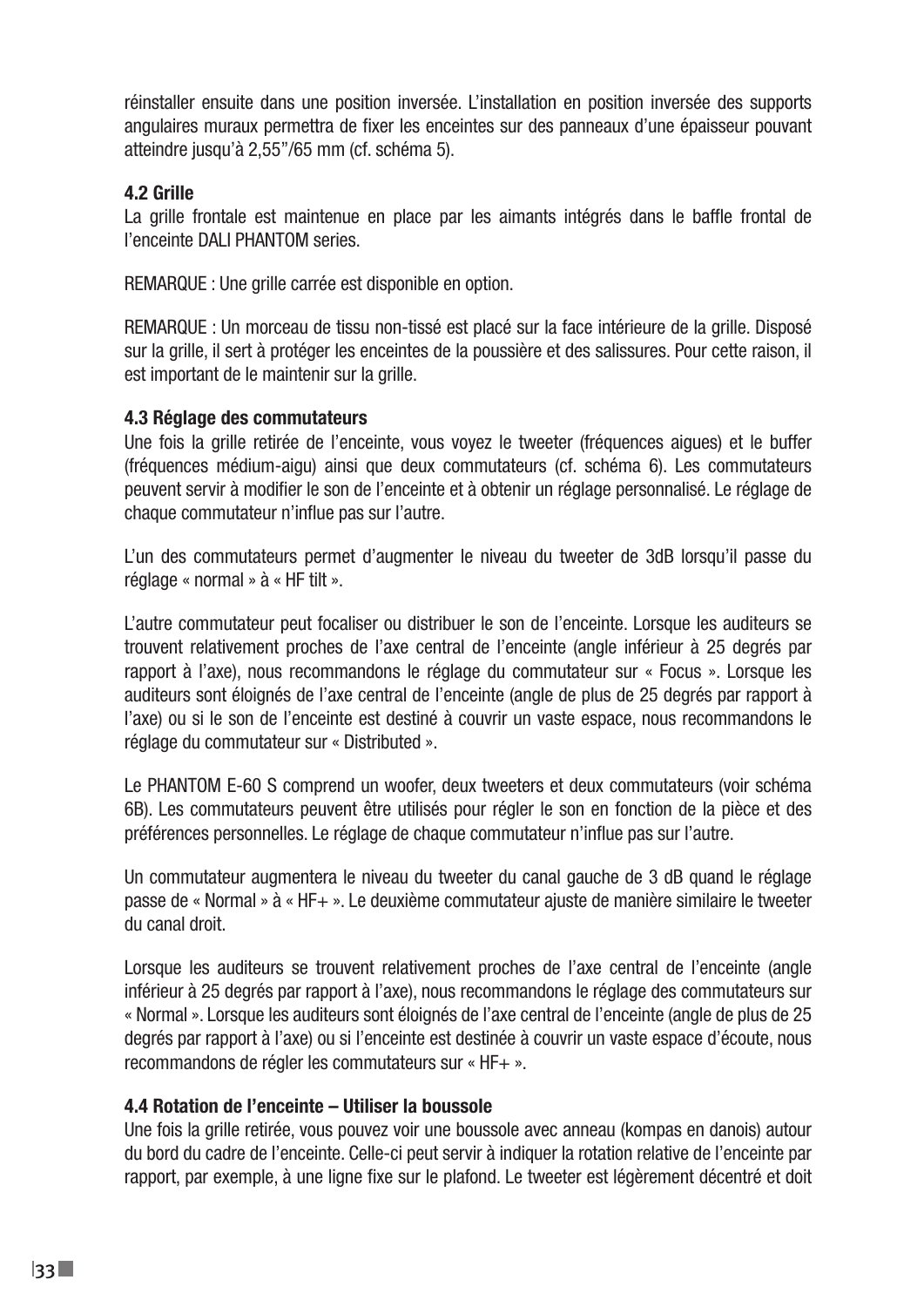être positionné de telle façon qu'il se trouve le plus près possible de la position d'écoute principale (cf. schéma 7).

La PHANTOM E-60 S possède un anneau de compas sur le pourtour de son cadre (voir schéma 7B) qui peut être utilisé pour évaluer la rotation de l'enceinte, par exemple par rapport à une ligne fixe au plafond. Les tweeters doivent être positionnés de façon à ce qu'ils soient les plus proches de la position d'écoute principale.

### **4.5 Connexion des câbles/Sélection des câbles**

La sélection des câbles est une phase cruciale de votre installation. Veuillez noter que le remplacement des câbles s'avère difficile après l'installation. Il faut donc sélectionner des câbles de qualité dès le départ. Veuillez consulter votre revendeur DALI autorisé pour obtenir tous les renseignements nécessaires sur les câbles adaptés.

Lorsque vous connectez le câble avec l'enceinte et l'ampli, il est important de connecter l'enceinte en respectant les phases. La borne rouge (+) de l'amplificateur doit être connectée à la borne rouge (+) de l'enceinte. La borne noire (-) de l'amplificateur doit être connectée à la borne noire (-) de l'enceinte. Si les enceintes ne sont pas connectées en respectant les phases, la conséquence typique est que l'espace sonore sera diffus et les basses seront faibles.

De plus, pour la E-60 S, les câbles stéréo (gauche et droit) doivent être connectés aux bornes appropriées. Connectez le câble du canal gauche aux bornes latérales marquées d'un « L » sur l'étiquette du produit, puis connectez le câble du canal droit aux bornes latérales marquées d'un « R ».

Pour insérer l'extrémité du câble sur les bornes à ressort de l'enceinte, retirez le matériau d'isolation du câble afin qu'il soit nu sur env. ½"/12 mm. Appuyer sur le haut du terminal en pressant vers le bas, puis insérer le câble nu dans l'ouverture. Relâcher la pression une fois le câble bien en place. Assurez-vous qu'aucun brin du fil ne soit saillant. Le câble est désormais connecté. Veuillez vous référer au schéma 8 pour vérifier la connexion correct des câbles.

# **5.0 GABARIT DE DÉCOUPE**

Le gabarit de découpe joint (cf. schéma 9) peut être utilisé afin de visualiser a priori quel serait le positionnement correct de votre enceinte et de marquer les emplacements des découpes. Fixez le gabarit à l'emplacement d'installation souhaité avec du ruban adhésif afin que vous puissiez marquer les perforations nécessaires. La profondeur minimum pour l'installation d'une enceinte DALI PHANTOM E-50, E-60 ou E-60 S est de 95 mm / 3,7", et de 106 mm / 4,2" pour l'enceinte DALI PHANTOM E-80.

## **6.0 INSTALLATION**

Veuillez lire et respecter les consignes de sécurité indiquées à la section 2.0 de cette notice ! Demandez à un professionnel formé d'intervenir pour vous assurer que toutes les consignes de sécurité sont respectées et que l'enceinte ne puisse pas tomber.

Les outils et matériels suivants sont nécessaires pour bien installer vos appareils :

- Mètre ruban
- Crayon, scie ou couteau
- Une clé ou un embout Allen de 3 mm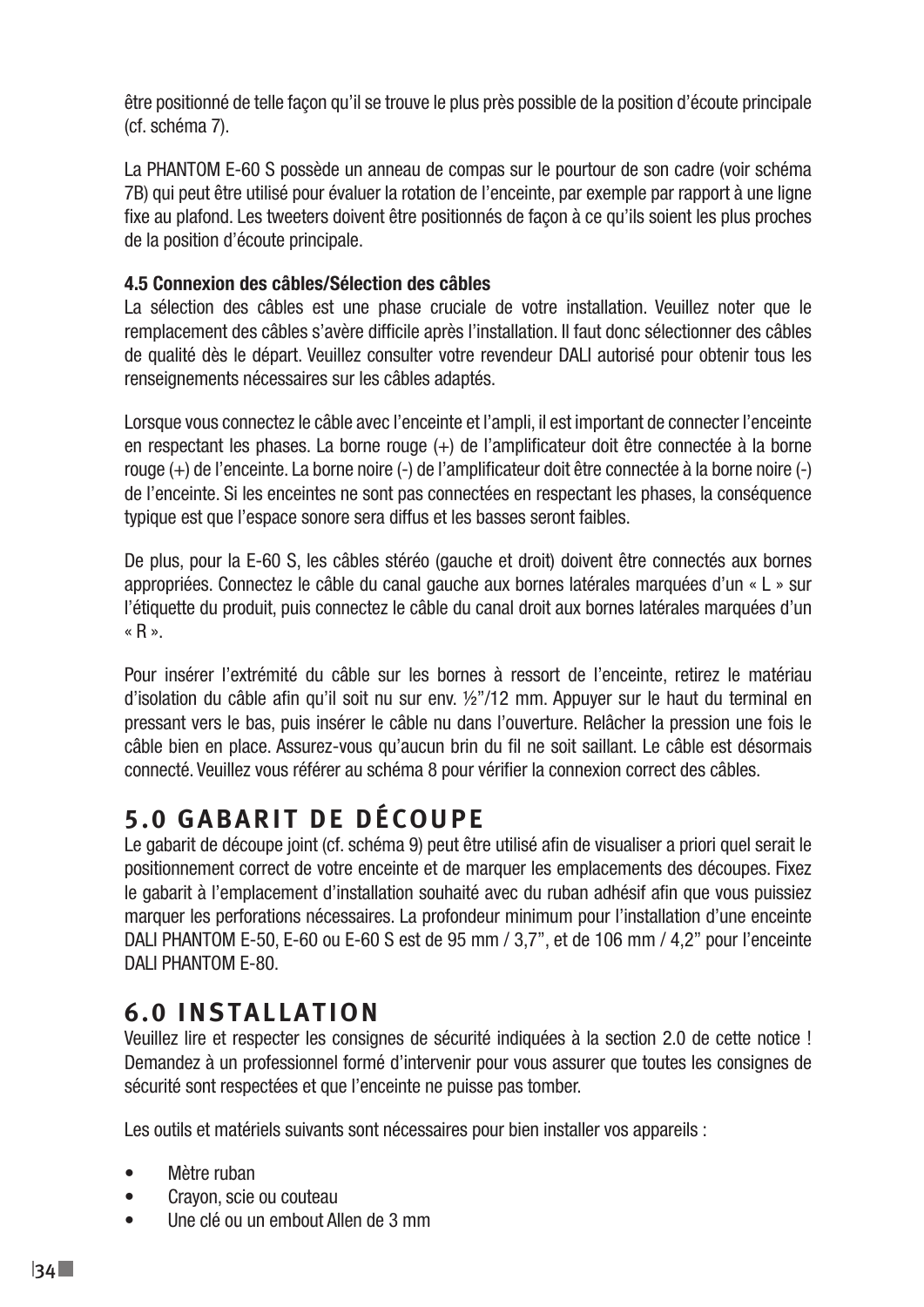- Un tournevis à embout (en option)
- Du ruban adhésif
- Un gabarit de découpe

Une fois l'emplacement correct déterminé, fixez le gabarit d'installation sur la surface. Marquez la zone à évider avec un crayon.

Retirer le gabarit et percez les trous en insérant une scie ou un couteau. Découpez/Coupez minutieusement le long de la ligne marquée au crayon.

Une fois le trou percé pour l'enceinte, assurez-vous que le câble de l'enceinte ne pendent pas de façon lâche derrière le plafond/le mur. Celui-ci doit être arrimé d'une façon sécurisée derrière le plafond/le mur afin d'empêcher que le câble subisse une quelconque tension lorsqu'il sera connecté aux bornes des enceintes. S'il n'est pas arrimé, le câble sera susceptible de se désolidariser petit à petit, ce qui détériorera la qualité de la connexion électrique entre le câble et les enceintes (cf. schéma 8 pour la connexion correcte du câble).

Une fois le câble arrimé et le trou percé, vous êtes prêt à connecter les câbles de l'enceinte. Connexion du câble avec les enceintes : veillez à connecter correctement la borne rouge de l'ampli (+) avec la borne rouge (+) de l'enceinte et la borne noire (-) de l'ampli avec la borne noire (-) de l'enceinte. Veuillez consulter la section 4.5 de cette notice.

Une fois les câbles connectés, mettez le système sous tension. Vérifiez la qualité d'écoute avant de procéder au montage final afin de vous assurer que toutes les connexions sont correctes. Insérez l'enceinte dans le plafond/le mur et alignez l'enceinte comme décrit dans la section 4.4.

REMARQUE : Veillez à ne pas toucher les baffles pendant l'installation. Une fois l'enceinte alignée, serrez les 4 vis dans les supports angulaires muraux avec une clé/un embout Allen de 3 mm afin de garantir que l'enceinte est fermement arrimée à sa place. Veillez à ne pas trop serrer les vis et à ne pas écraser les câbles.

## **7.0 RODAGE**

Attendez-vous à ce que la qualité sonore de vos nouvelles enceintes s'améliore graduellement durant la première période d'utilisation. Aucun geste particulier ne doit être effectué afin de roder les enceintes, mais sachez que le rodage peut nécessiter jusqu'à 100 heures de playback avant que la performance optimale soit atteinte (la durée exacte est fonction du niveau du playback).

# **8.0 BLINDAGE MAGNÉTIQUE**

Les enceintes produisent un champ magnétique susceptible d'interférer avec les télévisions/ moniteurs à tube cathodique, les disques durs, les cassettes vidéo et audio, ainsi que les cartes magnétiques. Veillez donc à tenir ce type d'équipement à distance de vos enceintes afin d'éviter de les endommager. Les écrans/moniteurs LCD et plasma ne sont pas influencés par les champs magnétiques.

## **9.0 ENTRETIEN**

Le nettoyage des surfaces des enceintes peut s'effectuer avec des détergents ménagers usuels. Évitez l'usage de produits abrasifs ou à base d'acide, de solutions alcalines ou d'agents anti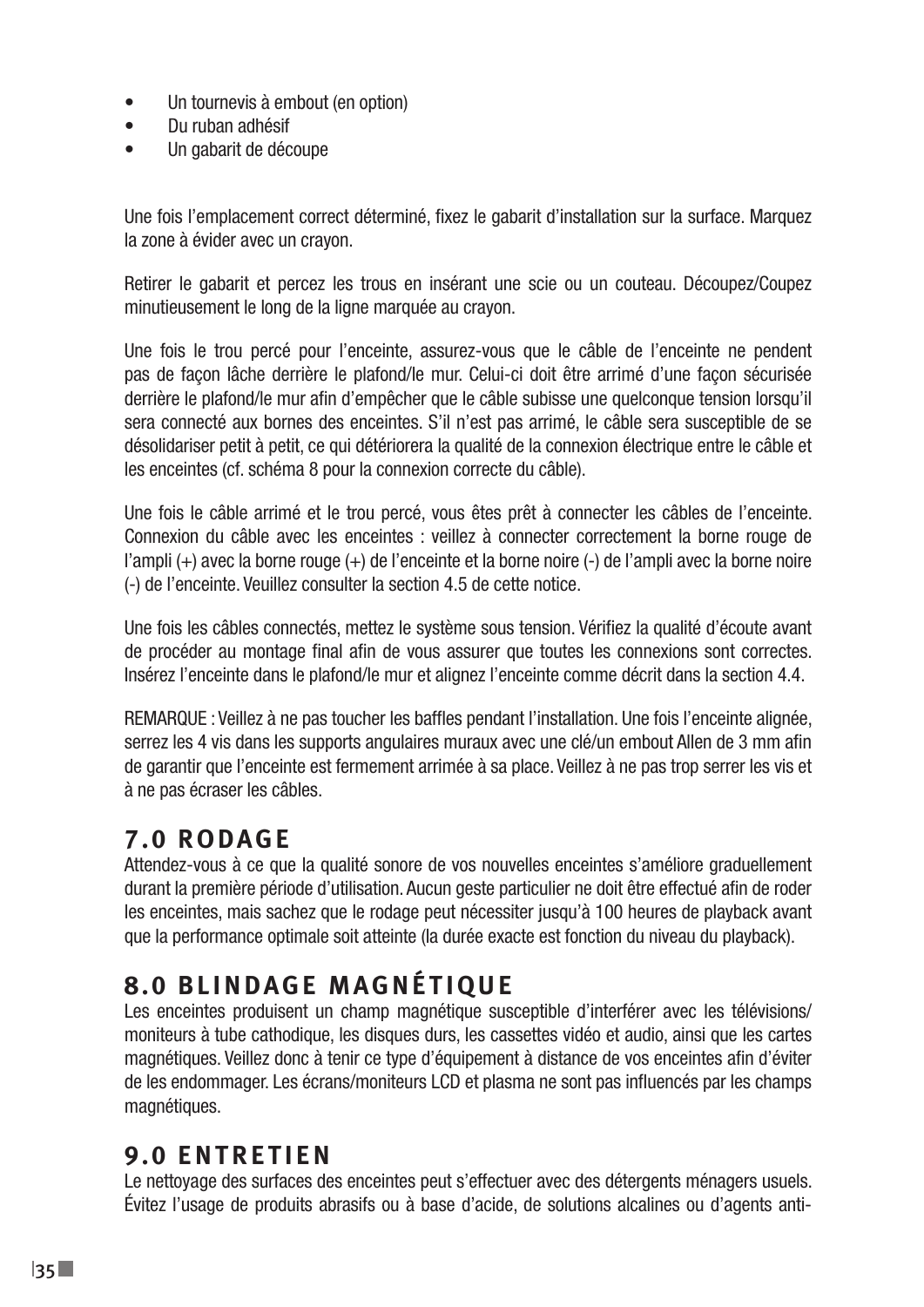bactériens. Évitez d'utiliser des aérosols. Évitez le contact direct des détergents sur les enceintes. Nettoyez-les très soigneusement, particulièrement le tweeter. La grille peut être nettoyée à l'aide d'un aspirateur ou d'une brosse à vêtements usuelle.

# **1 0 . 0 I N F O R M A T I O N S C O N C E R N A N T L'ENVIRONNEMENT ET LA MISE AU REBUT**

Les produits DALI sont conçus pour respecter les directives internationales concernant la limitation des substances dangereuses et la mise au rebut des déchets d'équipements électriques et électroniques. Le symbole de poubelle sur roues barrée d'une croix indique que les enceintes sont conformes à ces directives (cf. schéma 10). Les enceintes doivent être recyclées et traitées conformément à ces directives. Pour tous conseils, n'hésitez pas à prendre contact avec l'autorité locale compétente dans ce domaine.

# **11.0 CARACTÉRISTIQUES TECHNIQUES**

Le tableau 2 (cf. page X29) présente les caractéristiques essentielles de nos enceintes. Veuillez conserver à l'esprit que la qualité du son d'une enceinte ne peut être jugée sur la seule base de ses caractéristiques techniques. Pour comparer différentes enceintes, nous vous recommandons d'écouter les différentes enceintes en question.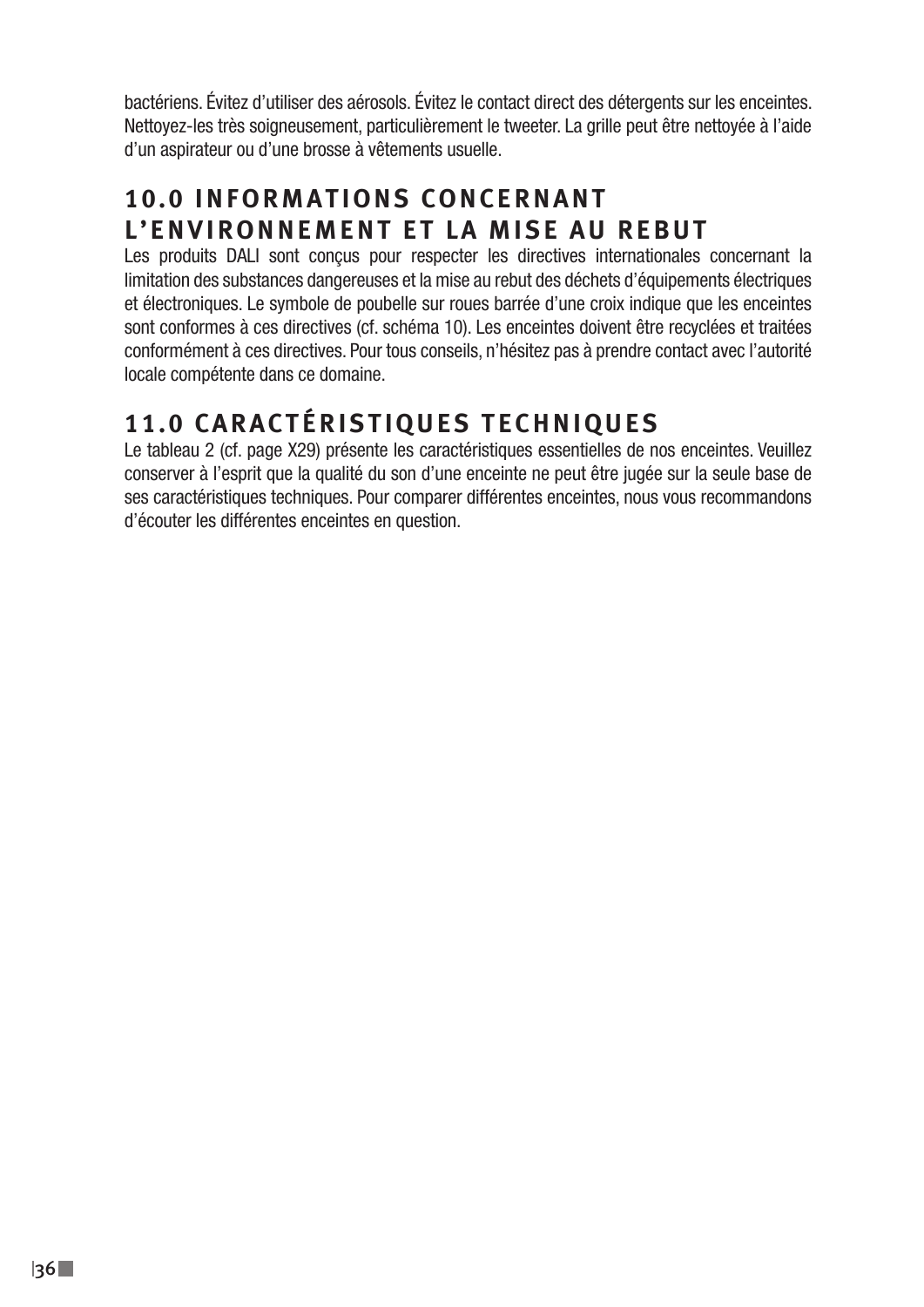| TABLE 2 - PHANTOM E Series TECHNICAL SPECIFICATIONS |                                                                                |                                                                                |                                                                                       |                                                                                |  |
|-----------------------------------------------------|--------------------------------------------------------------------------------|--------------------------------------------------------------------------------|---------------------------------------------------------------------------------------|--------------------------------------------------------------------------------|--|
|                                                     | PHANTOM E-50                                                                   | PHANTOM E-60                                                                   | <b>PHANTOM E-80</b>                                                                   | PHANTOM E-60 S*                                                                |  |
| Frequency Range +/-3dB [Hz]                         | $58 - 25.000$                                                                  | $52 - 25.000$                                                                  | $44 - 25.000$                                                                         | $57 - 25,000$                                                                  |  |
| Sensitivity (2.83V/1m)[dB]                          | 87                                                                             | 88                                                                             | 89.5                                                                                  | 90                                                                             |  |
| Nominal Impedance [ohm]                             | 8                                                                              | 8                                                                              | 6                                                                                     | $8 + 8$                                                                        |  |
| Maximum SPL [dB]                                    | 104                                                                            | 105                                                                            | 107                                                                                   | 105                                                                            |  |
| <b>Crossover Frequency [Hz]</b>                     | 3.600                                                                          | 3.300                                                                          | 3.260                                                                                 | 2.600                                                                          |  |
| <b>Recommended Placement</b>                        | In-ceiling                                                                     | In-ceiling                                                                     | In-ceiling                                                                            | In-ceiling                                                                     |  |
| <b>Recommended Amplifier Power [Watt]</b>           | $40 - 120$                                                                     | $30 - 120$                                                                     | $30 - 150$                                                                            | $2 \times 20 - 80$                                                             |  |
| <b>High Frequency Driver</b>                        | 1 x 28 mm soft dome                                                            | 1 x 28 mm soft dome                                                            | 1 x 28 mm soft dome                                                                   | 2 x 20mm soft dome                                                             |  |
| <b>Low Frequency Driver</b>                         | 1 x 5.25"                                                                      | $1 \times 6\frac{1}{2}$                                                        | $1 \times 8$ "                                                                        | 1 x 61/2" dual voice-coil                                                      |  |
| <b>Connection Input</b>                             | Single wire                                                                    | Single wire                                                                    | Single wire                                                                           | 2 x Single wire                                                                |  |
| Dimensions $(\emptyset \times D)$ [cm]              | 23.0 x 9.95                                                                    | 25.8 x 9.95                                                                    | 29.4 x 10.9                                                                           | 25.0 x 9.95                                                                    |  |
| Dimensions (Ø x D) [inches]                         | $9.1 \times 3.9$                                                               | $10.2 \times 3.9$                                                              | 11.6 x 4.3                                                                            | $9.8 \times 3.9$                                                               |  |
| Cut-out Dimensions (Ø) [cm]                         | 19.9                                                                           | 22.5                                                                           | 26.1                                                                                  | 22.5                                                                           |  |
| Cut-out Dimensions (Ø) [inches]                     | 7.83                                                                           | 8.86                                                                           | 10.3                                                                                  | 8.86                                                                           |  |
| <b>Functions</b>                                    | Normal/HF Tilt<br><b>Focus/Distributed</b>                                     | Normal/HF Tilt<br><b>Focus/Distributed</b>                                     | Normal/HF Tilt<br><b>Focus/Distributed</b>                                            | 2 x Normal/HF+                                                                 |  |
| Weight [kg/lbs]                                     | 1.58/3.50                                                                      | 1.92/4.25                                                                      | 2.36/5.15                                                                             | 2.00/4.45                                                                      |  |
| Finish                                              | White                                                                          | White                                                                          | White                                                                                 | White                                                                          |  |
| <b>Accessories</b>                                  | Cut-out template<br>Front grille<br>Square front grille (option)<br>Logo badge | Cut-out template<br>Front grille<br>Square front grille (option)<br>Logo badge | Cut-out template<br><b>Front grille</b><br>Square front grille (option)<br>Logo badge | Cut-out template<br>Front grille<br>Square front grille (option)<br>Logo badge |  |

\* E-60 S technical data describes both channels driven. All technical specifications are subject to change without notice.